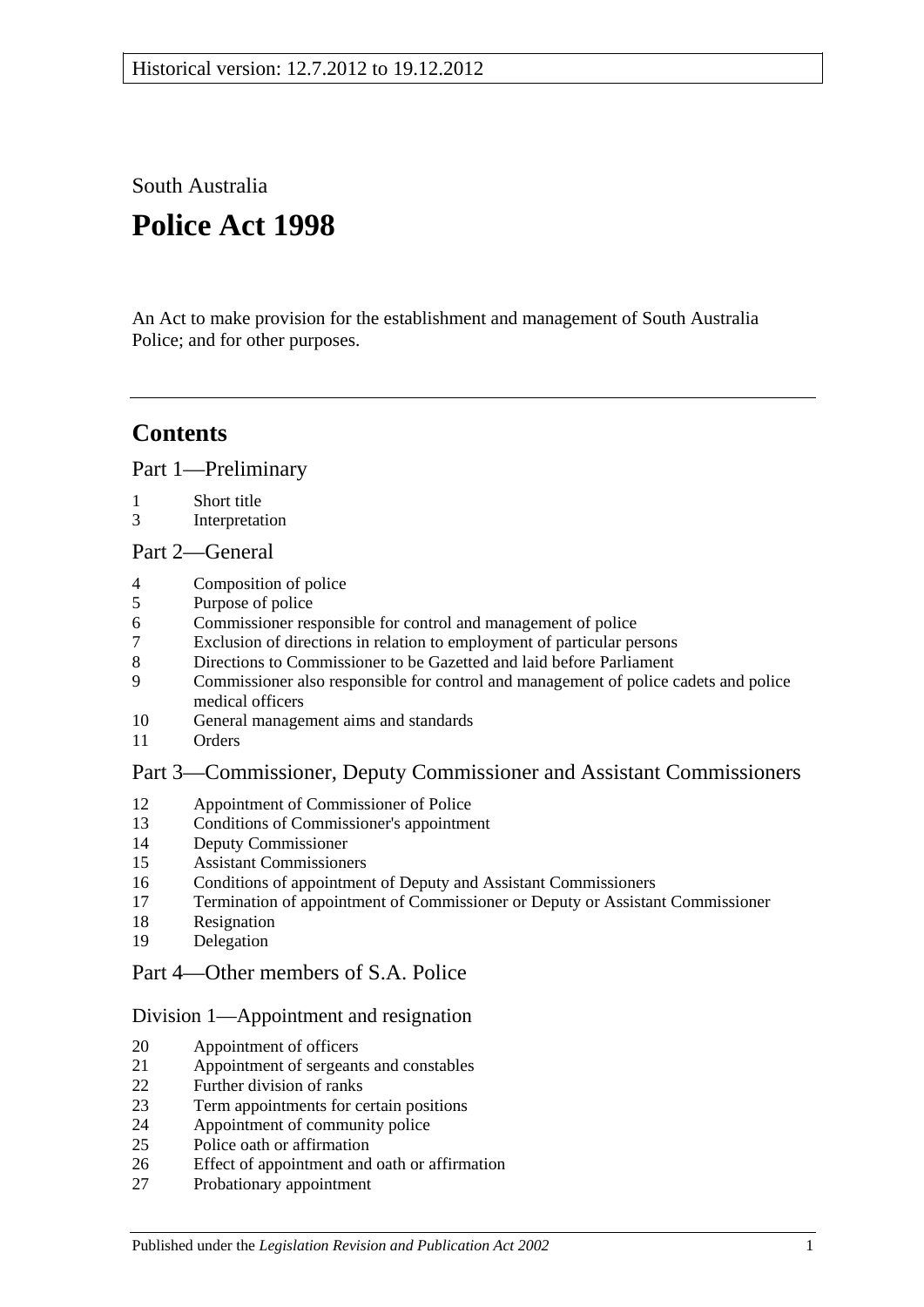- [Performance standards for officers](#page-11-0)
- Resignation [and relinquishment of official duties](#page-11-1)

#### [Division 2—Special provisions relating to community police](#page-11-2)

- [Powers, responsibilities and immunities of community police](#page-11-3)
- [Suspension or termination of appointment of community police](#page-11-4)
- [Conditions of appointment of community police](#page-12-0)

#### [Part 5—Police cadets and police medical officers](#page-12-1)

- [Police cadets](#page-12-2)
- [Suspension or termination of appointment of police cadets](#page-12-3)
- [Resignation and relinquishment of official duties](#page-12-4)
- [Police medical officers](#page-12-5)

#### Part [6—Misconduct and discipline of police and police cadets](#page-12-6)

- [Code of conduct](#page-12-7)
- [Report and investigation of breach of Code](#page-13-0)
- [Charge for breach of Code](#page-13-1)
- [Orders for punishment following offence or charge of breach of Code](#page-13-2)
- [Suspension where charge of offence or breach of Code](#page-14-0)
- [Minor misconduct](#page-15-0)
- [Right to apply for review of informal inquiry etc](#page-16-0)
- [Monitoring of informal inquiries etc](#page-17-0)

#### [Part 7—Termination and transfer of police](#page-17-1)

- [Physical or mental disability or illness](#page-17-2)
- [Unsatisfactory performance](#page-17-3)
- [Power to transfer](#page-18-0)

#### [Part 8—Review of certain termination, transfer and promotion decisions](#page-18-1)

#### [Division 1—Termination reviews](#page-18-2)

- [Right of review](#page-18-3)
- [Determination of application](#page-19-0)
- [Reasons for decision](#page-19-1)
- [Appeal from decision of Tribunal](#page-19-2)

#### [Division 2—Transfer reviews](#page-19-3)

[Review of certain transfers](#page-19-4)

#### [Division 3—Promotion reviews](#page-20-0)

- [Interpretation and application](#page-20-1)
- [Processes for appointment or nomination for prescribed promotional positions](#page-20-2)
- [Right of review](#page-20-3)
- [Grounds for application for review](#page-20-4)
- [Determination of application](#page-21-0)
- [Determination of question of eligibility for appointment](#page-21-1)
- [Part 9—Special constables](#page-21-2)
- [Appointment of special constables](#page-21-3)
- [Oath or affirmation by special constables](#page-21-4)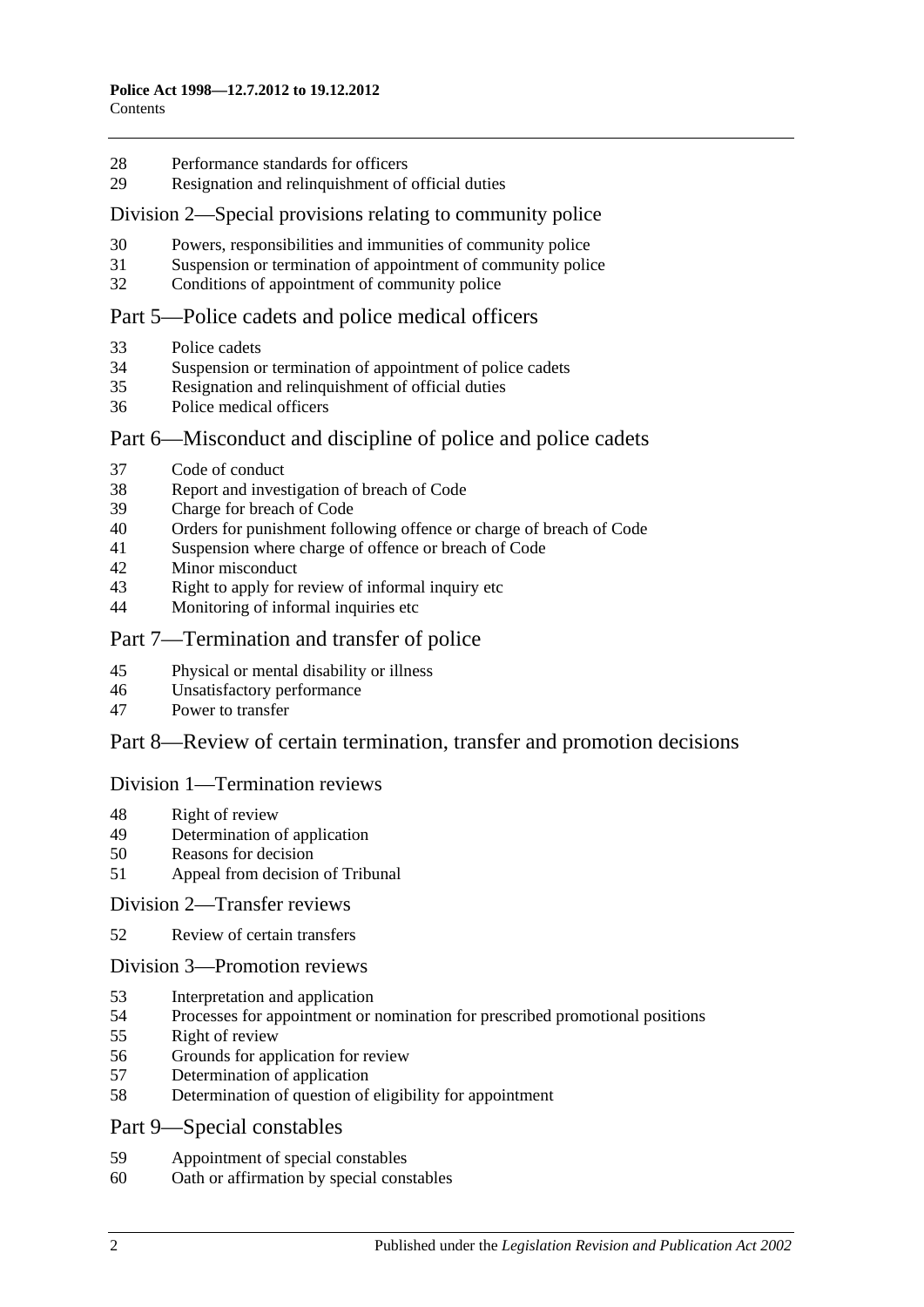- 61 [Duties and powers of special constables](#page-21-5)
- 62 [Suspension or termination of appointment of special constables](#page-22-0)
- 63 [Allowances and equipment for special constables](#page-22-1)

#### [Part 10—Miscellaneous](#page-22-2)

- 64 [Appointment and promotion procedures](#page-22-3)
- 65 [Protection from liability for members of S.A. Police](#page-22-4)
- 66 [Members subject to duty in or outside State](#page-22-5)
- 67 [Divestment or suspension of powers](#page-23-0)
- 68 [Duty to deliver up equipment etc](#page-23-1)
- 69 [False statements in applications for appointment](#page-23-2)
- 70 [Suspension or revocation of suspension under Act or regulations](#page-23-3)
- 71 [Evidence of appointment](#page-24-0)
- 72 [Execution of process](#page-24-1)
- 73 [Allowances](#page-24-2)
- 74 [Impersonating police and unlawful possession of police property](#page-25-0)
- 74A [Special provisions relating to criminal intelligence](#page-25-1)
- 75 [Annual reports by Commissioner](#page-26-0)
- 76 [Regulations](#page-26-1)

#### [Schedule 1—Police Review Tribunal](#page-27-0)

- 1 [Constitution of Tribunal](#page-27-1)<br>2 Secretary to Tribunal
- [Secretary to Tribunal](#page-27-2)
- 3 [Proceedings before Tribunal](#page-27-3)
- 4 [Powers of Tribunal](#page-28-0)
- 5 [Practice and procedure](#page-28-1)

#### [Schedule 2—Transitional provisions](#page-28-2)

2 [Transitional provisions](#page-28-3)

[Legislative history](#page-30-0)

#### <span id="page-2-0"></span>**The Parliament of South Australia enacts as follows:**

## **Part 1—Preliminary**

#### <span id="page-2-1"></span>**1—Short title**

This Act may be cited as the *Police Act 1998*.

## <span id="page-2-2"></span>**3—Interpretation**

In this Act—

*Assistant Commissioner* means an Assistant Commissioner of Police appointed under Part 3:

*Code* means the Code of Conduct established by regulation under [Part 6;](#page-12-6)

*Commissioner* means the Commissioner of Police appointed under [Part 3;](#page-5-1)

*community constable* means a person appointed under [Part 4](#page-9-0) to be a community constable, and *community police* means community constables as a group;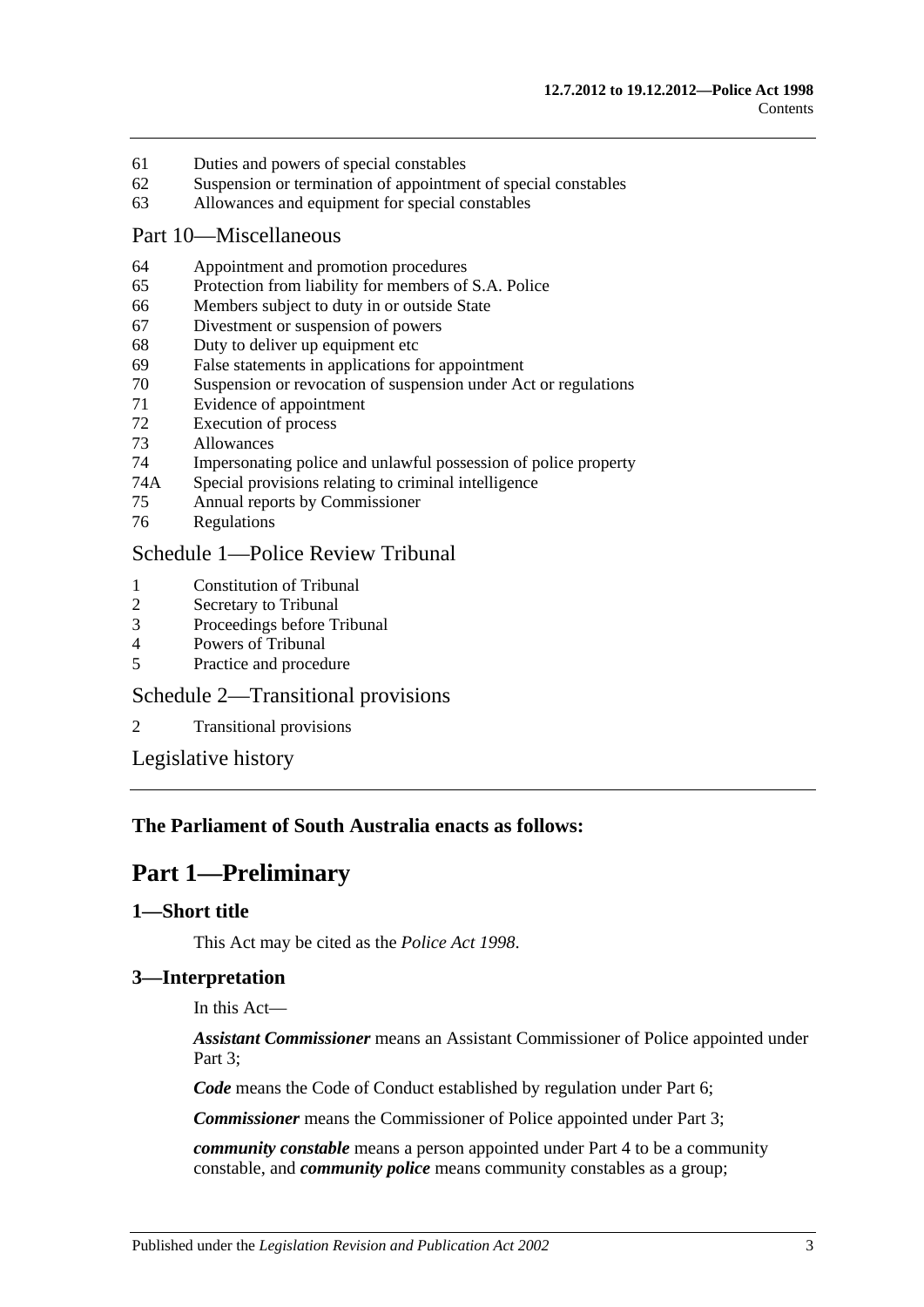*Deputy Commissioner* means the Deputy Commissioner of Police appointed under Part 3:

*member of S.A. Police* means the Commissioner, the Deputy Commissioner or an Assistant Commissioner or any person appointed under [Part 4,](#page-9-0) but does not include a police cadet, police medical officer or special constable;

*merit*, in relation to selection processes for filling positions, means—

- (a) the extent to which each of the applicants has a record of good conduct and integrity; and
- (b) the extent to which each of the applicants has abilities, aptitude, skills, qualifications, knowledge, experience (including community experience), potential for development and personal qualities relevant to the carrying out of the duties in question; and
- (c) the manner in which each of the applicants carried out any previous employment or occupational duties or functions;

*minor misconduct* means conduct of a kind agreed or determined to constitute minor misconduct and set out in a notice tabled before both Houses of Parliament under section 3 of the *[Police \(Complaints and Disciplinary Proceedings\) Act](http://www.legislation.sa.gov.au/index.aspx?action=legref&type=act&legtitle=Police%20(Complaints%20and%20Disciplinary%20Proceedings)%20Act%201985) 1985*;

*officer* means a member of S.A. Police of or above the rank of inspector;

*police cadet* means a person appointed under [Part 5](#page-12-1) to be a police cadet;

*Police Complaints Authority* means the Police Complaints Authority established under the *[Police \(Complaints and Disciplinary Proceedings\) Act](http://www.legislation.sa.gov.au/index.aspx?action=legref&type=act&legtitle=Police%20(Complaints%20and%20Disciplinary%20Proceedings)%20Act%201985) 1985*;

*Police Disciplinary Tribunal* means the Police Disciplinary Tribunal established under the *[Police \(Complaints and Disciplinary Proceedings\) Act](http://www.legislation.sa.gov.au/index.aspx?action=legref&type=act&legtitle=Police%20(Complaints%20and%20Disciplinary%20Proceedings)%20Act%201985) 1985*;

*Police Review Tribunal* means the Police Review Tribunal established under [Schedule 1;](#page-27-0)

*South Australia Police* or *S.A. Police* see [section](#page-3-1) 4;

*selection processes* means processes by which applications are sought and applicants selected for the purpose of filling a position;

*special constable* means a person appointed under [Part 9](#page-21-2) to be a special constable.

## <span id="page-3-0"></span>**Part 2—General**

## <span id="page-3-1"></span>**4—Composition of police**

*South Australia Police* (in this Act referred to as *S.A. Police*) consists of—

- (a) the Commissioner of Police; and
- (b) the Deputy Commissioner of Police; and
- (c) the Assistant Commissioners of Police; and
- (d) the other officers and members (including community constables) appointed under [Part 4.](#page-9-0)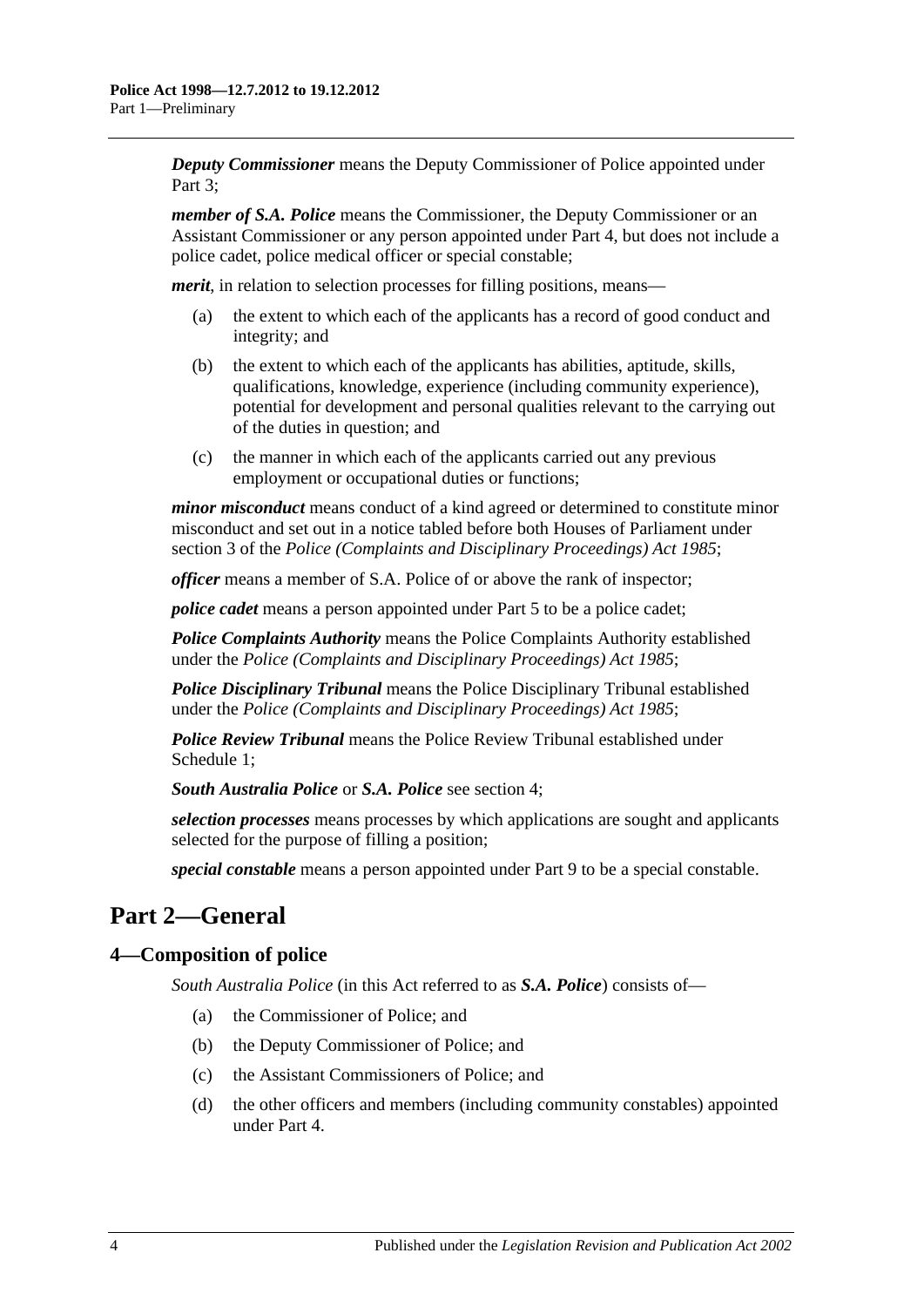## <span id="page-4-0"></span>**5—Purpose of police**

The purpose of S.A. Police is to reassure and protect the community in relation to crime and disorder by the provision of services to—

- (a) uphold the law; and
- (b) preserve the peace; and
- (c) prevent crime; and
- (d) assist the public in emergency situations; and
- (e) co-ordinate and manage responses to emergencies; and
- (f) regulate road use and prevent vehicle collisions.

#### <span id="page-4-1"></span>**6—Commissioner responsible for control and management of police**

Subject to this Act and any written directions of the Minister, the Commissioner is responsible for the control and management of S.A. Police.

#### <span id="page-4-2"></span>**7—Exclusion of directions in relation to employment of particular persons**

No Ministerial direction may be given to the Commissioner in relation to the appointment, transfer, remuneration, discipline or termination of a particular person.

#### <span id="page-4-3"></span>**8—Directions to Commissioner to be Gazetted and laid before Parliament**

The Minister must cause a copy of any direction given to the Commissioner to be—

- (a) published in the Gazette within eight days of the date of the direction; and
- (b) laid before each House of Parliament within six sitting days of the date of the direction if Parliament is then in session, or, if not, within six sitting days after the commencement of the next session of Parliament.

#### <span id="page-4-4"></span>**9—Commissioner also responsible for control and management of police cadets and police medical officers**

The Commissioner is also responsible for the control and management of the police cadets and police medical officers.

#### <span id="page-4-5"></span>**10—General management aims and standards**

- (1) The Commissioner must ensure that management practices are followed with respect to S.A. Police and the police cadets and police medical officers that are directed towards—
	- (a) effective, responsive and efficient delivery of services; and
	- (b) maintenance of structures, systems and processes that are not excessively formal and can adapt quickly to changing demands; and
	- (c) development, encouragement and full utilisation of the abilities of all personnel through ongoing training and education and appropriate remuneration; and
	- (d) effective, prudent and fully accountable management of resources; and
	- (e) continuous improvement in the delivery of services.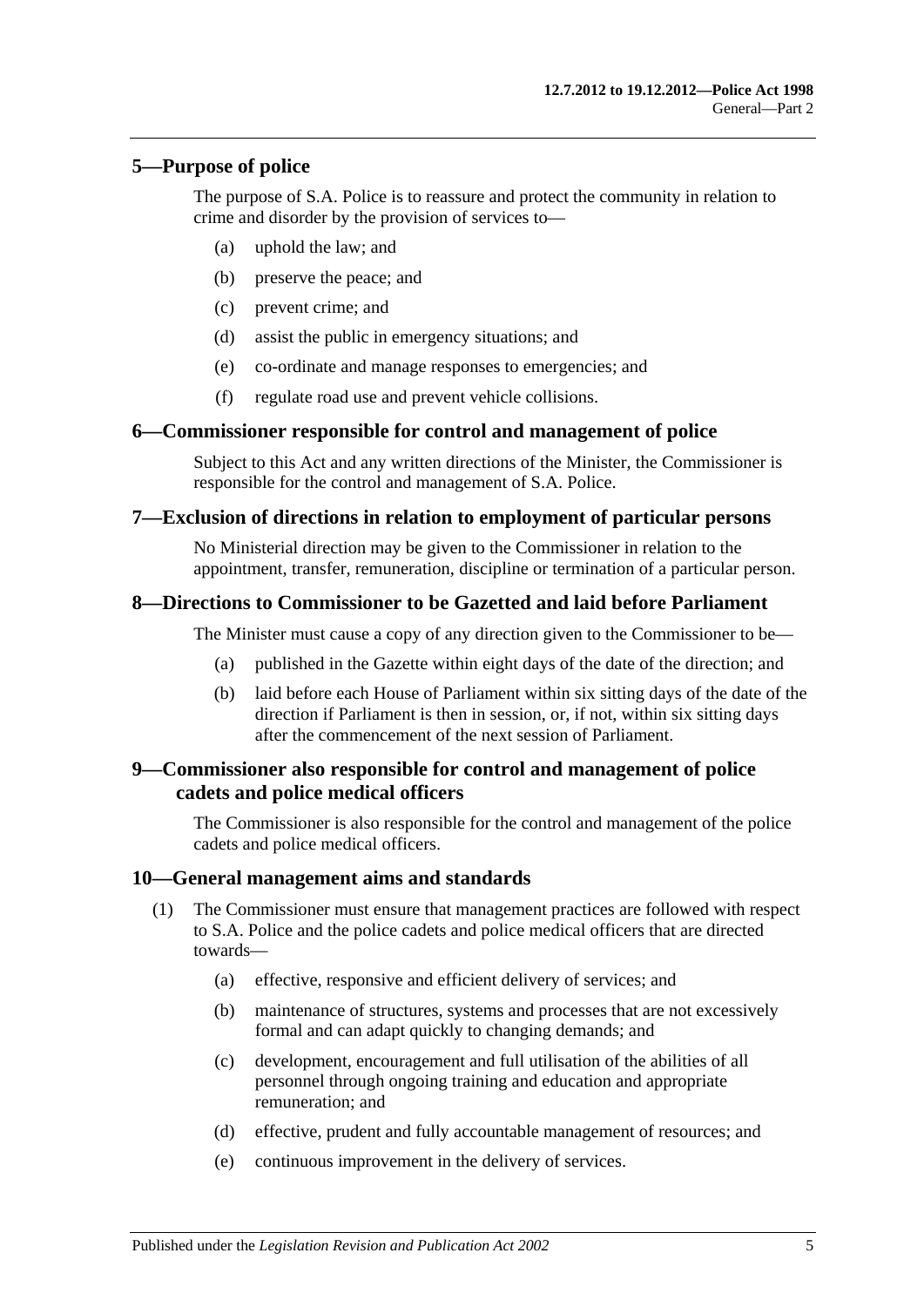- (2) With respect to personnel management, the Commissioner must ensure that practices are followed under which—
	- (a) selection processes for filling positions are based on a proper assessment of merit; and
	- (b) employees are treated fairly and consistently and are not subjected to arbitrary or capricious administrative decisions; and
	- (c) there is no unlawful discrimination against employees or persons seeking to become employees; and
	- (d) the diversity of personnel is used to advantage; and
	- (e) equal opportunities for promotion and advancement are afforded to all employees; and
	- (f) employees are afforded reasonable avenues of redress against improper or unreasonable administrative decisions; and
	- (g) working conditions are kept safe and healthy; and
	- (h) there is no nepotism or patronage.

## <span id="page-5-0"></span>**11—Orders**

- (1) The Commissioner may make or give general or special orders, not inconsistent with this Act, for the control and management of S.A. Police and the police cadets and police medical officers.
- (2) The orders may make provision concerning—
	- (a) the various duties to be performed; and
	- (b) the manner in which and the time and place at which the various duties are to be performed and any other matters relating to their performance; and
	- (c) the requirements or qualifications for appointment or promotion; and
	- (d) other matters that the Commissioner considers relevant to the control and management of S.A. Police and the police cadets and police medical officers.
- (3) The general or special orders of the Commissioner—
	- (a) may be varied or revoked by the Commissioner; and
	- (b) will not be taken to be a form of subordinate legislation to which the *[Subordinate Legislation Act](http://www.legislation.sa.gov.au/index.aspx?action=legref&type=act&legtitle=Subordinate%20Legislation%20Act%201978) 1978* applies.
- (4) The power of the Commissioner to give binding orders or directions is not restricted by the provision for the making of general or special orders or the contents of any general or special orders.

## <span id="page-5-1"></span>**Part 3—Commissioner, Deputy Commissioner and Assistant Commissioners**

#### <span id="page-5-2"></span>**12—Appointment of Commissioner of Police**

The Governor may appoint a person to be the Commissioner of Police.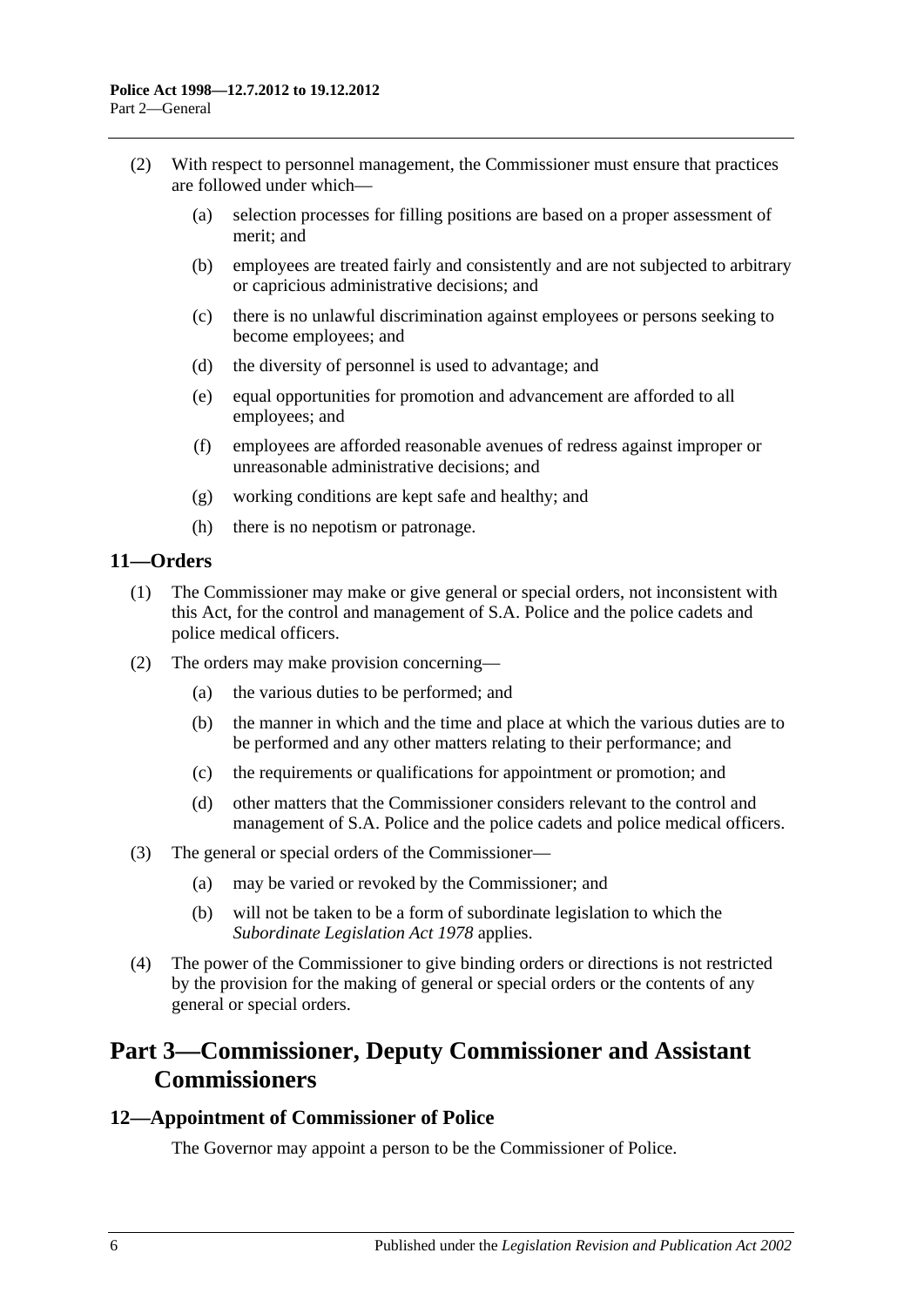#### <span id="page-6-0"></span>**13—Conditions of Commissioner's appointment**

- (1) The conditions of appointment of the Commissioner are to be subject to a contract between the Commissioner and the Premier.
- (2) The contract must specify—
	- (a) that the Commissioner is appointed for a term not exceeding five years specified in the contract and is eligible for reappointment; and
	- (b) that the Commissioner is to meet performance standards as set from time to time by the Minister (which must be consistent with the aims and requirements of this Act); and
	- (c) that the Commissioner is entitled to remuneration and other benefits specified in the contract; and
	- (d) the sums representing the values of the benefits (other than remuneration); and
	- (e) the total remuneration package value under the contract.
- (3) The decision whether to reappoint at the end of a term of appointment must be made and notified to the Commissioner not less than three months before the end of the term.
- (4) The remuneration and other monetary benefits under the contract are a charge on the Consolidated Account of the State which is appropriated to the necessary extent.
- (5) The Minister must, on setting or varying the performance standards to be met by the Commissioner, cause a statement of the standards or variation to be laid before each House of Parliament within six sitting days if Parliament is then in session or, if not, within six sitting days after the commencement of the next session of Parliament.
- (6) The Minister must, on notifying a person of a decision not to reappoint the person as the Commissioner at the end of a term of appointment, cause a statement of the reasons for that decision to be laid before each House of Parliament within six sitting days if Parliament is then in session or, if not, within six sitting days after the commencement of the next session of Parliament.

## <span id="page-6-1"></span>**14—Deputy Commissioner**

- (1) The Governor may appoint a Deputy Commissioner of Police.
- (2) The Deputy Commissioner must exercise and perform such of the powers, authorities, duties and functions of the Commissioner as the Commissioner may direct (either generally or in a special case).
- (3) When the Commissioner is absent from duty because of illness or for any other reason, or during a vacancy in the position of the Commissioner, the Deputy Commissioner may exercise and perform all the powers, authorities, duties, and functions conferred or imposed on the Commissioner by or under this or another Act or any law.

#### <span id="page-6-2"></span>**15—Assistant Commissioners**

(1) The Commissioner may appoint as many Assistant Commissioners of Police as the Commissioner thinks necessary.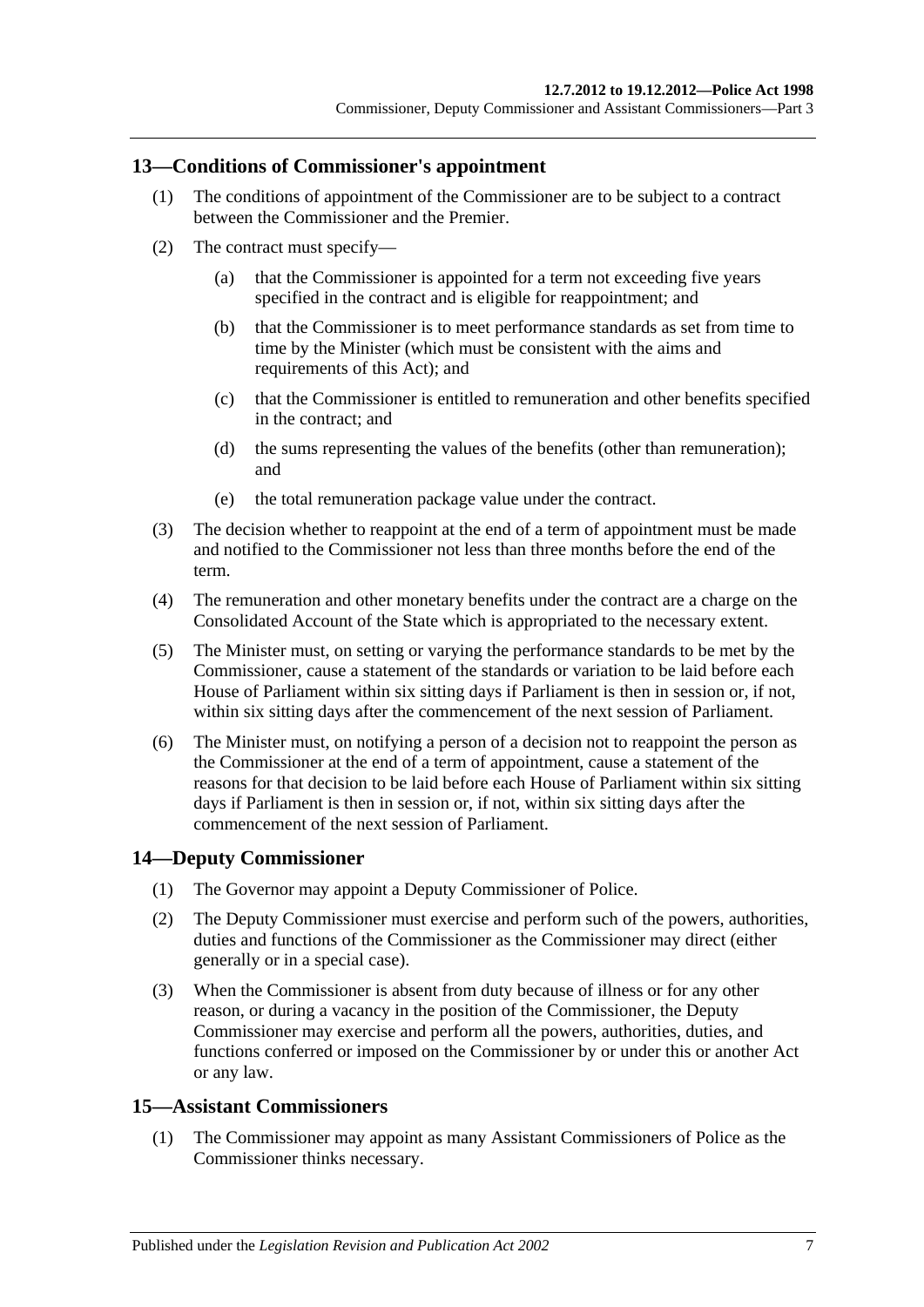Part 3—Commissioner, Deputy Commissioner and Assistant Commissioners

- (2) When the Deputy Commissioner is absent from duty because of illness or for any other reason, or during a vacancy in the position of the Deputy Commissioner—
	- (a) the Assistant Commissioner nominated in writing by the Commissioner; or
	- (b) if that Assistant Commissioner is absent from duty for any reason, the Assistant Commissioner who is the most senior Assistant Commissioner on duty at the time,

may exercise and perform all the powers, authorities, duties and functions conferred or imposed on the Deputy Commissioner.

#### <span id="page-7-0"></span>**16—Conditions of appointment of Deputy and Assistant Commissioners**

- (1) The conditions of appointment of the Deputy Commissioner or an Assistant Commissioner are to be subject to a contract between the Deputy or Assistant Commissioner and the Commissioner.
- (2) The contract must specify—
	- (a) that the Deputy or Assistant Commissioner is appointed for a term not exceeding five years specified in the contract and is eligible for reappointment; and
	- (b) that the Deputy or Assistant Commissioner is to meet performance standards as set from time to time by the Commissioner and published in the Gazette; and
	- (c) that the Deputy or Assistant Commissioner is entitled to remuneration and other benefits specified in the contract; and
	- (d) the sums representing the values of the benefits (other than remuneration); and
	- (e) the total remuneration package value under the contract.
- (3) The decision whether to reappoint at the end of a term of appointment must be made and notified to the Deputy or Assistant Commissioner not less than three months before the end of the term.
- (4) If, immediately before a person was first appointed as an Assistant Commissioner, he or she held an appointment under this Act or the Act repealed by this Act (the person's *former appointment*), the person is, on not being reappointed at the end of a term of appointment, entitled to an appointment at the same rank as the person's former appointment.

## <span id="page-7-1"></span>**17—Termination of appointment of Commissioner or Deputy or Assistant Commissioner**

- (1) The appointment of the Commissioner or Deputy Commissioner may be terminated by the Governor and the appointment of an Assistant Commissioner may be terminated by the Commissioner on the ground that the Commissioner or Deputy or Assistant Commissioner—
	- (a) has been guilty of misconduct; or
	- (b) has been convicted of an offence punishable by imprisonment; or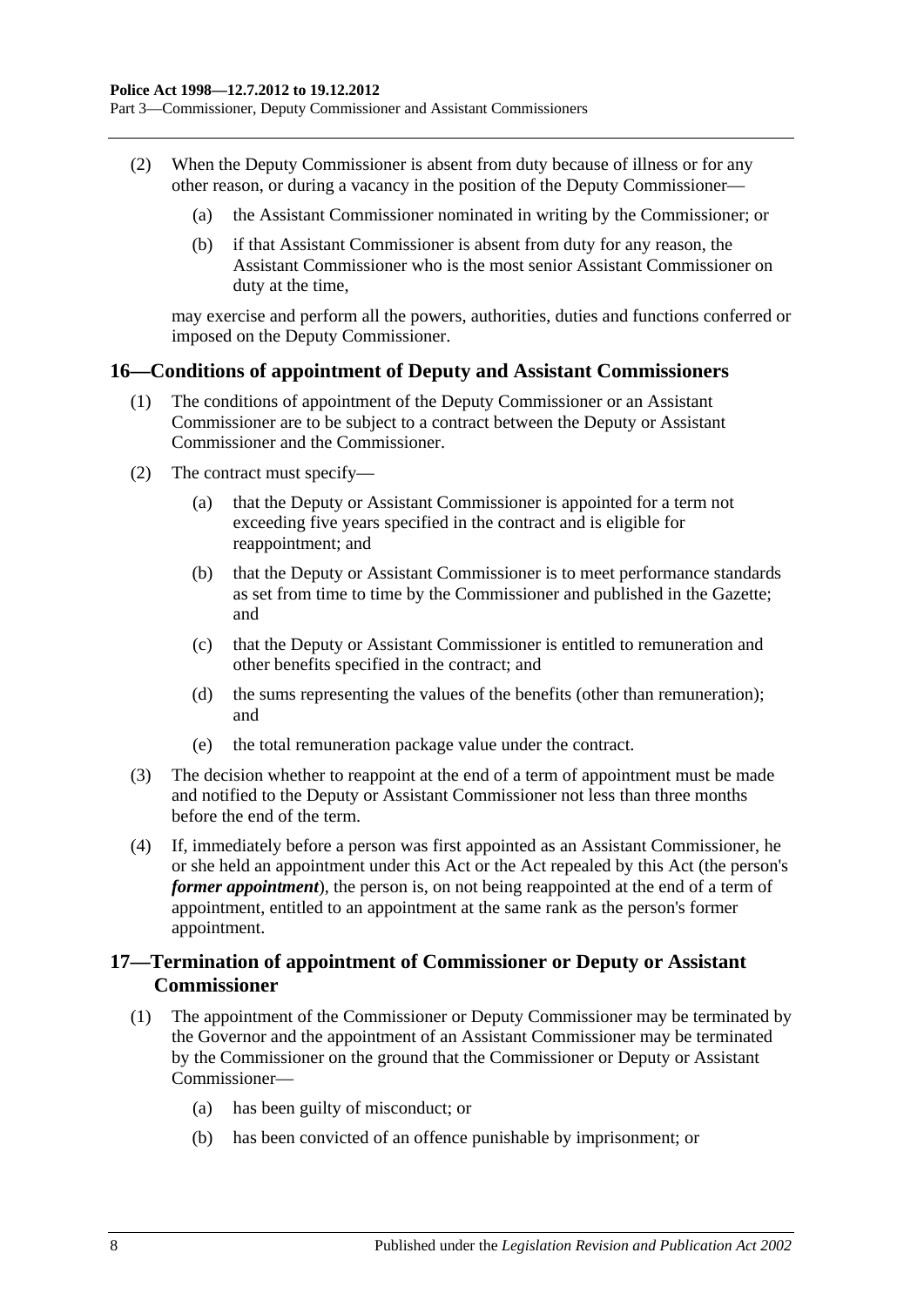- (c) has engaged in any remunerative employment, occupation or business outside official duties without the consent of the Minister in the case of the Commissioner or the Deputy Commissioner, or the consent of the Commissioner in the case of an Assistant Commissioner; or
- (d) has become bankrupt or has applied to take the benefit of a law for the relief of insolvent debtors; or
- (e) has, because of mental or physical incapacity, failed to carry out duties satisfactorily or to the performance standards set under the contract relating to his or her appointment; or
- (f) has, for any other reason, failed to carry out duties in a manner that satisfies the performance standards set under the contract relating to his or her appointment.
- (2) The Minister must, on terminating the appointment of the Commissioner, cause a statement of the reasons for that decision to be laid before each House of Parliament within six sitting days if Parliament is then in session or, if not, within six sitting days after the commencement of the next session of Parliament.

## <span id="page-8-0"></span>**18—Resignation**

- (1) The Commissioner or the Deputy Commissioner may resign by not less than three months notice in writing to the Minister (unless notice of a shorter period is accepted by the Minister).
- (2) An Assistant Commissioner may resign by not less than three months notice in writing to the Commissioner (unless notice of a shorter period is accepted by the Commissioner).

## <span id="page-8-1"></span>**19—Delegation**

- (1) The Commissioner may, by instrument in writing, delegate any of the powers or functions conferred on, or assigned to, the Commissioner by or under this or any other Act—
	- (a) to a particular person; or
	- (b) to the person for the time being occupying a particular position.
- (2) A power or function delegated under this section may, if the instrument of delegation so provides, be subdelegated.
- (3) A delegation or subdelegation under this section—
	- (a) may be absolute or conditional; and
	- (b) does not derogate from the power of the delegator to act personally in any matter; and
	- (c) is revocable at will by the delegator.
- (4) A copy of every instrument of delegation issued by the Commissioner under this section must be retained as part of the records of S.A. Police.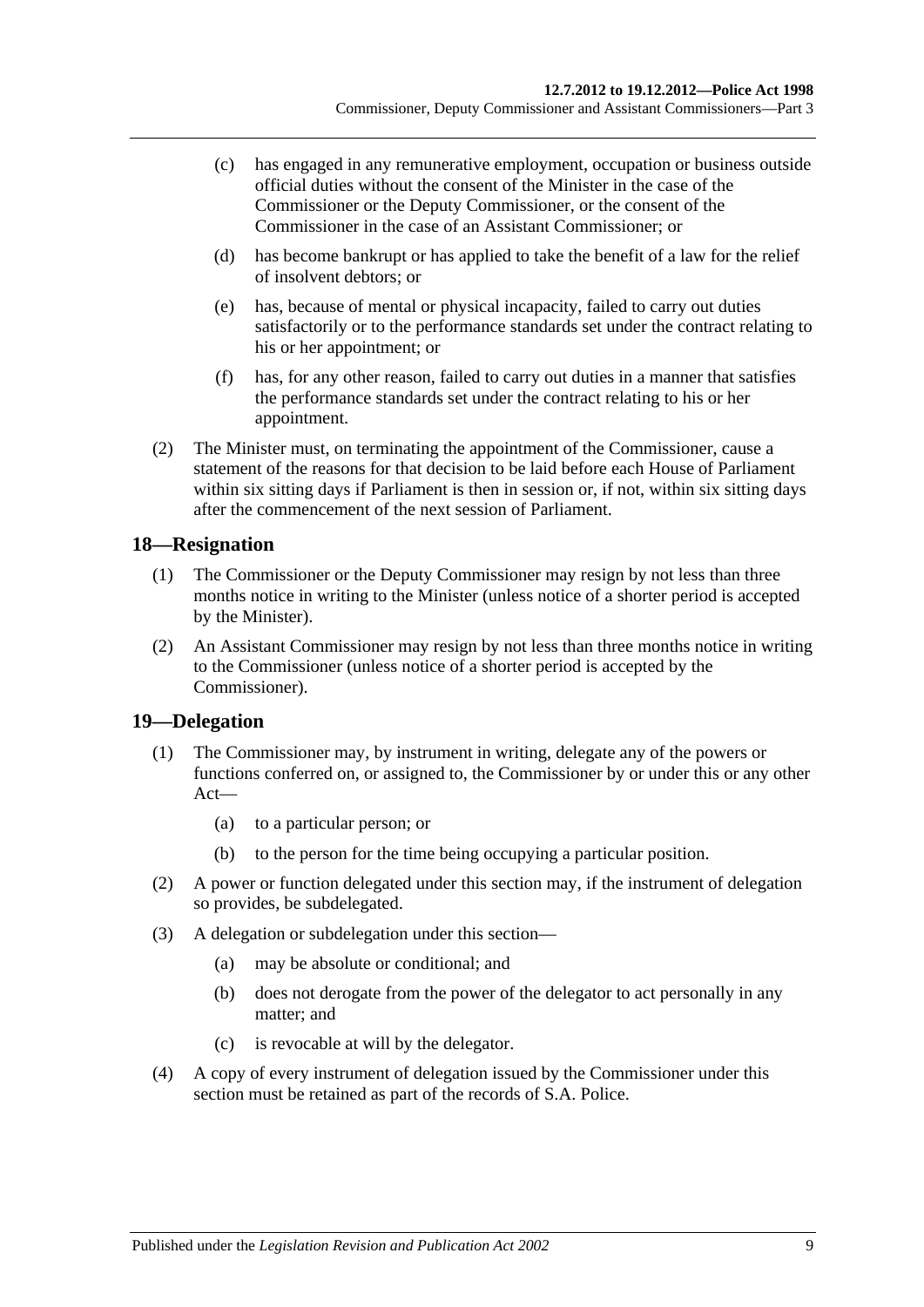## <span id="page-9-0"></span>**Part 4—Other members of S.A. Police**

## <span id="page-9-1"></span>**Division 1—Appointment and resignation**

## <span id="page-9-2"></span>**20—Appointment of officers**

The Commissioner may appoint as many commanders, superintendents, inspectors and other officers of police as the Commissioner thinks necessary.

#### <span id="page-9-3"></span>**21—Appointment of sergeants and constables**

The Commissioner may appoint as many sergeants and constables as the Commissioner thinks necessary.

## <span id="page-9-4"></span>**22—Further division of ranks**

The ranks of officers and other members of S.A. Police may be further divided or consolidated under the regulations.

#### <span id="page-9-5"></span>**23—Term appointments for certain positions**

- (1) An appointment of a person who is not a member of S.A. Police to a position in S.A. Police of or above the rank of senior constable may be made (but is not required to be made)—
	- (a) for a term not exceeding five years specified in the instrument of appointment; and
	- (b) on such conditions as to remuneration or any other matter as the Commissioner considers appropriate.
- (2) A person must not be appointed for a term under this section except—
	- (a) where the person has special expertise that is required but not available within S.A. Police; or
	- (b) in other cases of a special kind prescribed by regulation.
- (3) The term of an appointment under this section may not be extended so that it exceeds five years and a person may not be reappointed under this section so that the terms in aggregate exceed five years.

## <span id="page-9-6"></span>**24—Appointment of community police**

- (1) The Commissioner may appoint as many community constables as the Commissioner thinks necessary.
- (2) A community constable will be appointed for the whole of the State or an area of the State specified in the instrument of appointment.
- (3) The Commissioner may, by written notice to a community constable, vary the area in relation to which the appointment is effective.
- (4) The Commissioner may give a community constable position and its occupant a title that reflects an area limitation or other characteristic of the position, and may vary such a title.
- (5) [Division 2](#page-11-2) of this Part contains other special provisions relating to community police.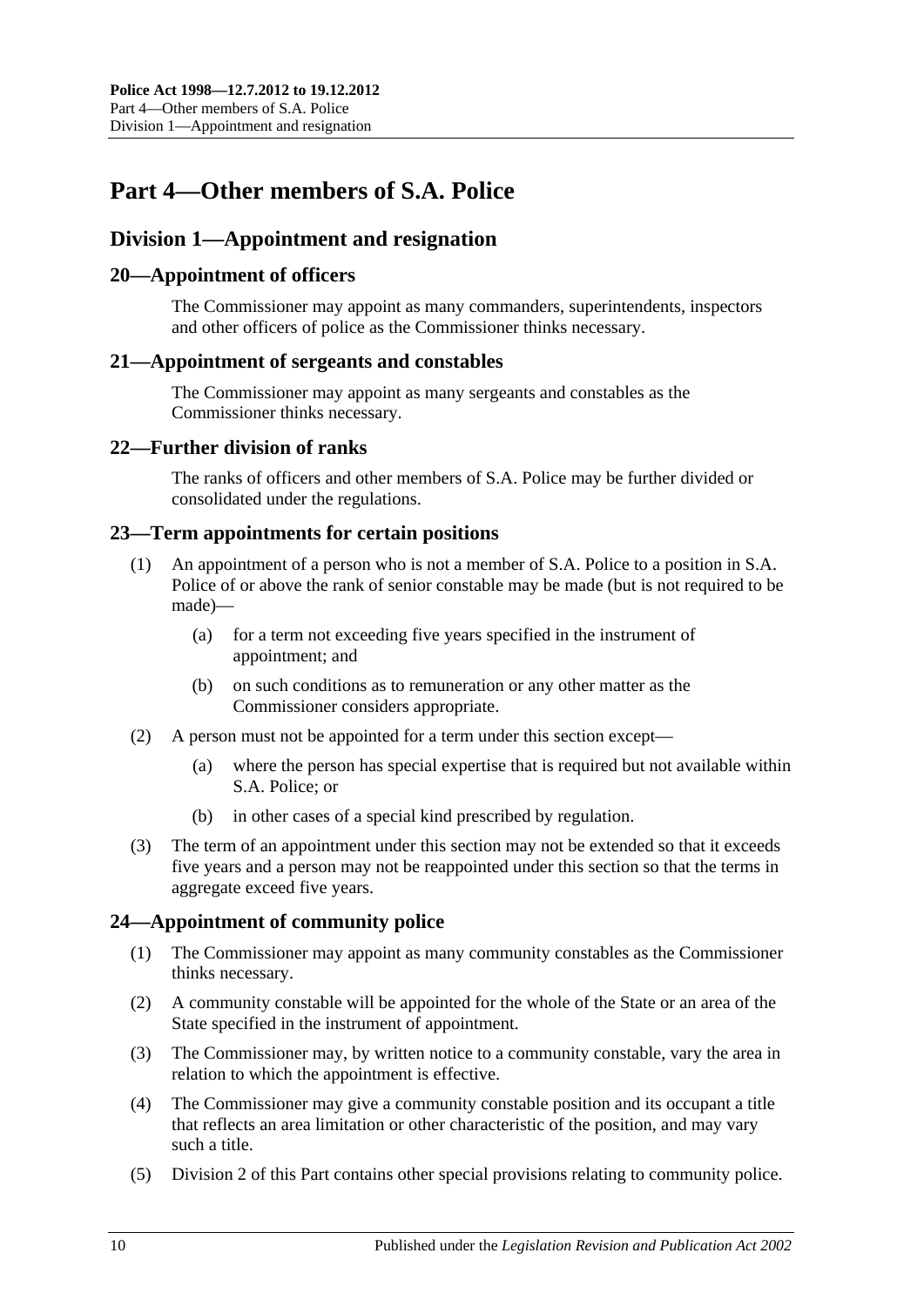## <span id="page-10-0"></span>**25—Police oath or affirmation**

A person's appointment as a member of S.A. Police (including appointment as the Commissioner, the Deputy Commissioner or an Assistant Commissioner) is rendered void if the person does not on appointment make an oath or affirmation in the form prescribed by regulation.

## <span id="page-10-1"></span>**26—Effect of appointment and oath or affirmation**

- (1) A person who is appointed as a member of S.A. Police and makes the prescribed oath or affirmation will be taken to have entered into an agreement to serve in S.A. Police in each position that the person may hold until he or she lawfully ceases to be a member of S.A. Police.
- (2) No such agreement is void for want of consideration.

#### <span id="page-10-3"></span><span id="page-10-2"></span>**27—Probationary appointment**

- (1) Subject to this section, a person's appointment to a position in S.A. Police will be on probation for a period determined by the Commissioner not exceeding—
	- (a) in the case of a person who, immediately before appointment, was not a member of S.A. Police—two years; or
	- (b) in any other case—one year.
- (2) This section does not apply to—
	- (a) appointment as the Commissioner, the Deputy Commissioner or an Assistant Commissioner; or
	- (b) appointment for a term under this Division; or
	- (c) appointment of a member of S.A. Police to another position of the same rank as the member held immediately before the appointment; or
	- (d) appointment as a community constable.
- (3) The Commissioner may at any time during the period of probation of a member, having regard to the person's suitability for permanent appointment—
	- (a) confirm the appointment; or
	- (b) extend or further extend the period of the probation for such period as the Commissioner determines, but not so that the total period of probation exceeds the maximum period allowed in relation to the person under [subsection](#page-10-3) (1); or
	- (c) terminate the appointment.
- (4) The period of the probationary service of a member does not, unless the Commissioner decides to the contrary, include any period during which the member is absent from duty without pay.
- (5) An appointment on probation will be taken to have been confirmed if, at the end of the period of probation, the appointment has not previously been confirmed or terminated.
- $(6)$  If—
	- (a) a person's appointment is terminated under this section; and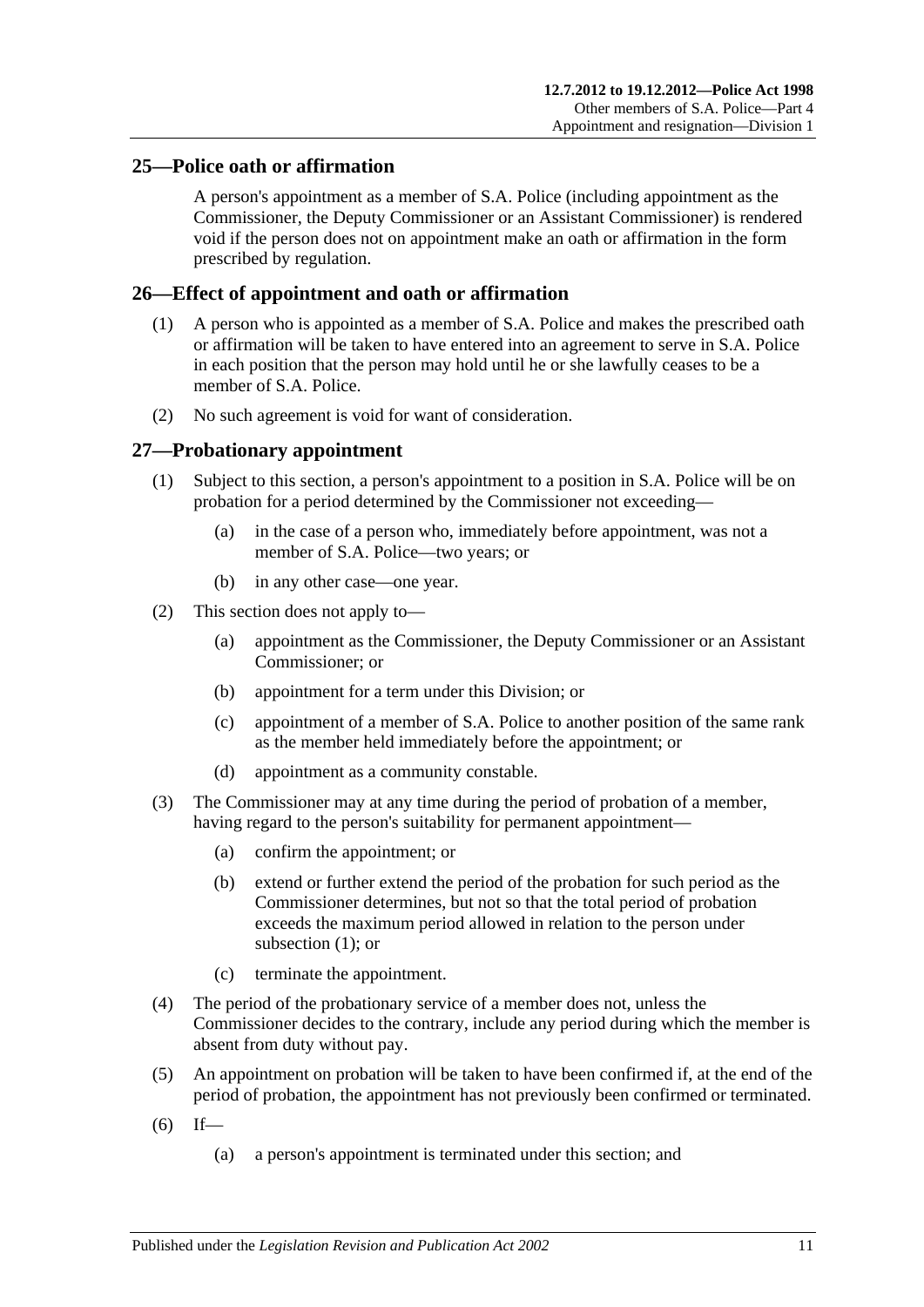(b) the person's appointment constituted a promotion from another position in S.A. Police of a lower rank,

the person will, on the termination, revert to a position in S.A. Police approved by the Commissioner at that lower rank.

#### <span id="page-11-0"></span>**28—Performance standards for officers**

It is a condition of appointment as an officer below the rank of Assistant Commissioner that the officer is to meet performance standards as set from time to time by the Commissioner.

#### <span id="page-11-1"></span>**29—Resignation and relinquishment of official duties**

- (1) A member of S.A. Police (other than the Commissioner, the Deputy Commissioner or an Assistant Commissioner) may resign by not less than 14 days notice in writing to the Commissioner (unless notice of a shorter period is accepted by the Commissioner).
- (2) A member of S.A. Police (other than the Commissioner, the Deputy Commissioner or an Assistant Commissioner) must not relinquish official duties unless the member—
	- (a) is expressly authorised in writing by the Commissioner to do so; or
	- (b) is incapacitated by physical or mental disability or illness from performing official duties.

Maximum penalty: \$1 250 or three months imprisonment.

## <span id="page-11-2"></span>**Division 2—Special provisions relating to community police**

## <span id="page-11-3"></span>**30—Powers, responsibilities and immunities of community police**

- (1) A community constable's powers, responsibilities and immunities as a member of S.A. Police are subject to any limitation imposed by the Commissioner.
- (2) The Commissioner—
	- (a) may impose a limitation on the powers, responsibilities or immunities of a community constable by—
		- (i) instrument of appointment of the community constable; or
		- (ii) notice in writing to the community constable; and
	- (b) may vary or revoke such a limitation by notice in writing to the community constable.
- (3) Limitations imposed under this section may vary from one community constable to another.

#### <span id="page-11-4"></span>**31—Suspension or termination of appointment of community police**

- (1) Subject to [subsection](#page-11-5) (2), the Commissioner may, at the Commissioner's discretion, suspend or terminate the appointment of a community constable.
- <span id="page-11-5"></span>(2) The Commissioner must not take action against a community constable under this section because of any incapacity of the community constable to perform duties that results from physical or mental disability or illness of the community constable without first complying with the requirements of the *[Police Superannuation Act](http://www.legislation.sa.gov.au/index.aspx?action=legref&type=act&legtitle=Police%20Superannuation%20Act%201990) 1990*.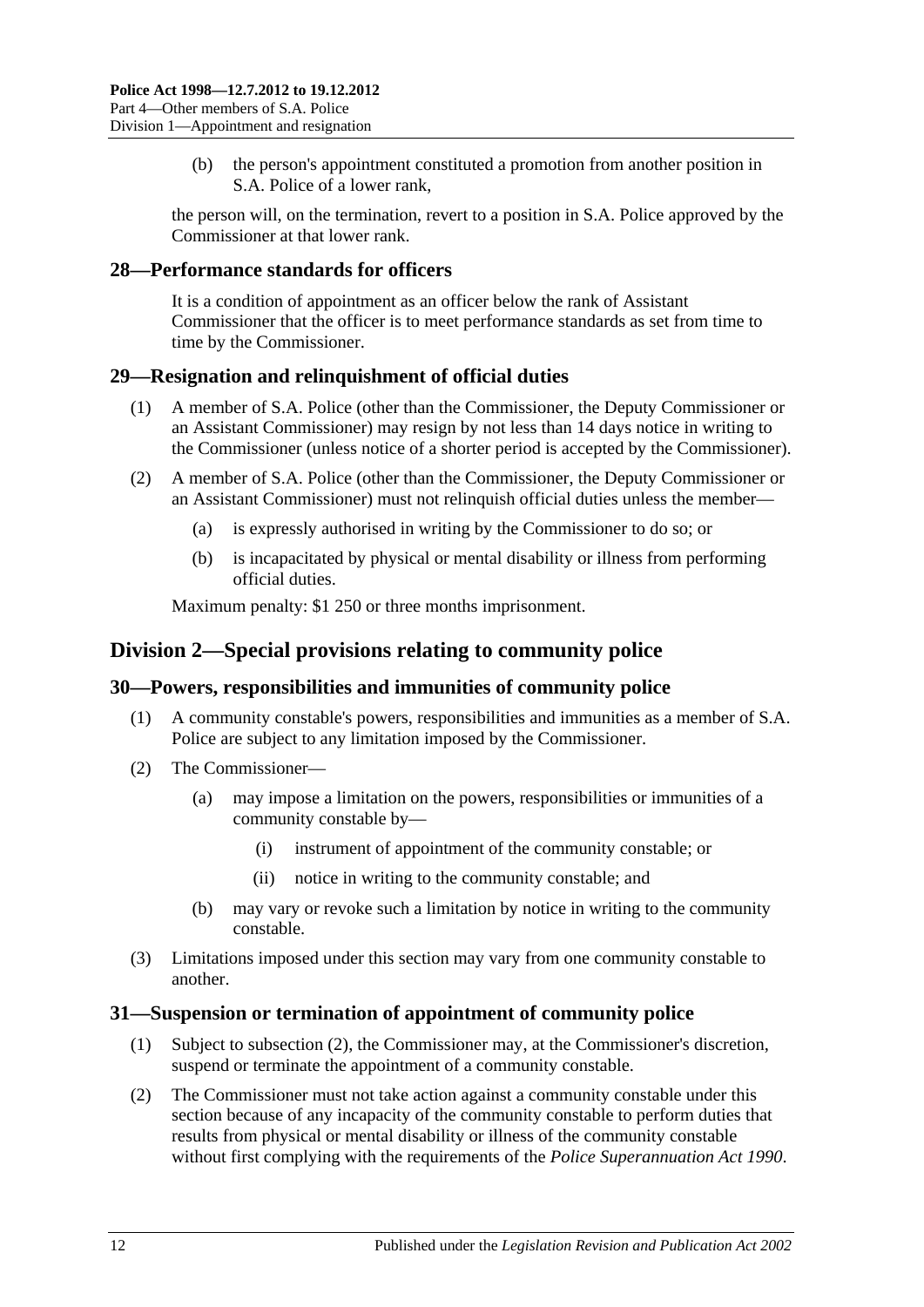## <span id="page-12-0"></span>**32—Conditions of appointment of community police**

- (1) The conditions of appointment of a community constable may be determined by the Commissioner.
- (2) A determination by the Commissioner must provide for the payment of remuneration, allowances and expenses in accordance with a specified scale.
- (3) A determination under this section may relate to community police generally, a class of community police or a particular community constable.

## <span id="page-12-1"></span>**Part 5—Police cadets and police medical officers**

## <span id="page-12-2"></span>**33—Police cadets**

- (1) The Commissioner may appoint as many police cadets as the Commissioner thinks necessary.
- (2) A police cadet is not a member of S.A. Police and is not a public service employee.

#### <span id="page-12-3"></span>**34—Suspension or termination of appointment of police cadets**

The Commissioner may, at the Commissioner's discretion, suspend or terminate the appointment of a police cadet.

## <span id="page-12-4"></span>**35—Resignation and relinquishment of official duties**

- (1) A police cadet may resign by not less than 14 days notice in writing to the Commissioner (unless notice of a shorter period is accepted by the Commissioner).
- (2) A police cadet must not relinquish official duties unless the police cadet—
	- (a) is expressly authorised in writing by the Commissioner to do so; or
	- (b) is incapacitated by physical or mental disability or illness from performing official duties.

Maximum penalty: \$1 250 or three months imprisonment.

## <span id="page-12-5"></span>**36—Police medical officers**

- (1) The Commissioner may appoint a legally qualified medical practitioner to be a police medical officer.
- (2) The appointment of a police medical officer will be on terms and conditions fixed by the Commissioner.
- (3) A police medical officer is not a member of S.A. Police and is not a public service employee.
- (4) A police medical officer must perform such duties as are arranged between the Commissioner and the officer.

## <span id="page-12-6"></span>**Part 6—Misconduct and discipline of police and police cadets**

## <span id="page-12-7"></span>**37—Code of conduct**

(1) The Governor may, by regulation, establish a Code of Conduct for the maintenance of professional standards by members of S.A. Police and police cadets.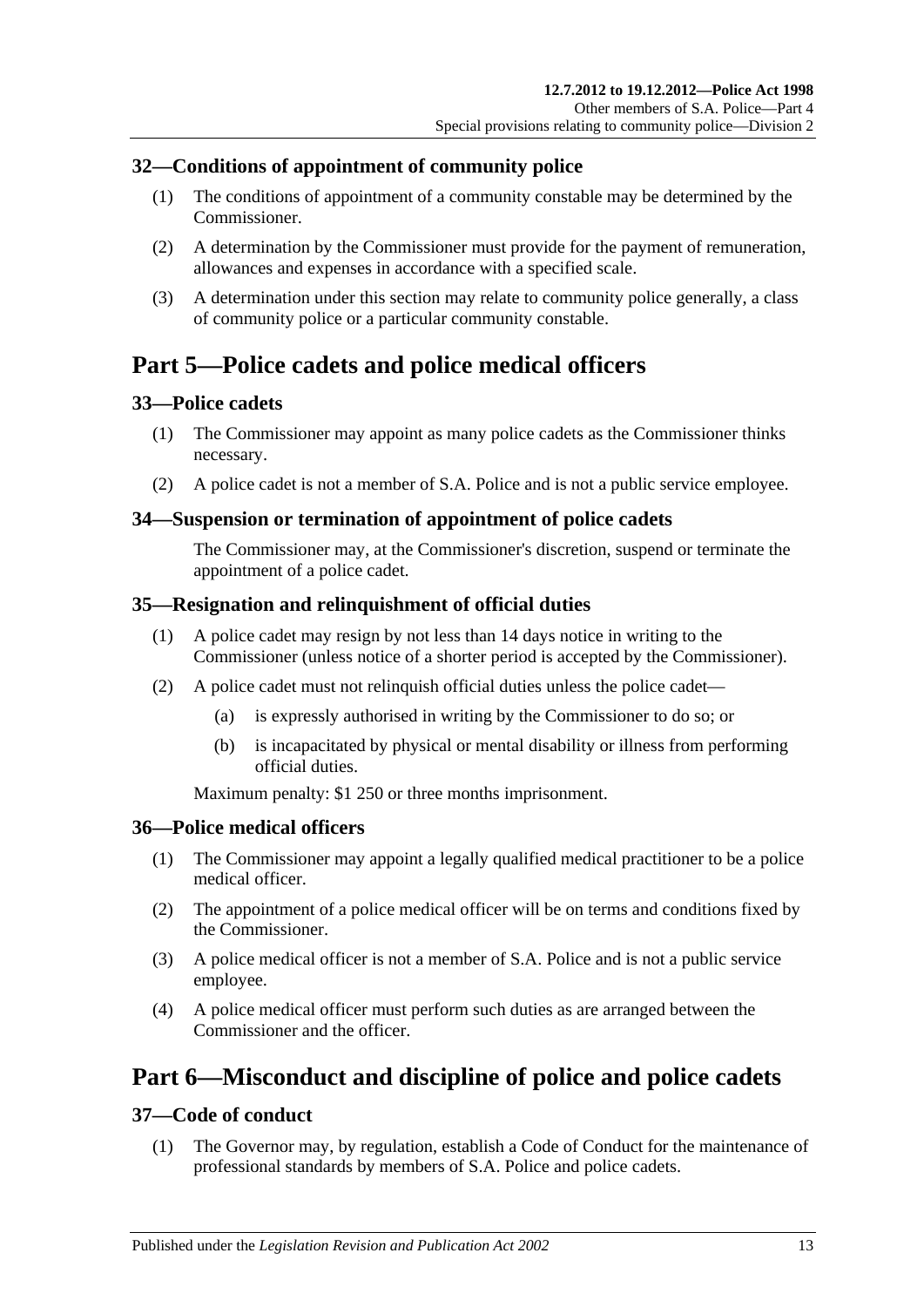Part 6—Misconduct and discipline of police and police cadets

- (2) The Code may make provision concerning—
	- (a) the performance of duties; and
	- (b) corrupt, improper or discreditable behaviour (including criminal conduct under foreign law); and
	- (c) conduct towards other members of S.A. Police, police cadets or police medical officers; and
	- (d) standards of personal behaviour or dress; and
	- (e) relations with the public or particular groups or organisations; and
	- (f) the use of official information or resources; and
	- (g) public comment; and
	- (h) other matters that the Governor considers relevant to the maintenance of professional standards.

## <span id="page-13-0"></span>**38—Report and investigation of breach of Code**

- (1) A member of S.A. Police or police cadet who becomes aware of circumstances in which it is reasonable to suspect the commission of a breach of the Code must report the matter to the Commissioner or as directed by the Commissioner.
- (2) If the Commissioner suspects that a member of S.A. Police or a police cadet has committed a breach of the Code, the Commissioner may, subject to a determination of the Police Complaints Authority under section 23 of the *[Police \(Complaints and](http://www.legislation.sa.gov.au/index.aspx?action=legref&type=act&legtitle=Police%20(Complaints%20and%20Disciplinary%20Proceedings)%20Act%201985)  [Disciplinary Proceedings\) Act](http://www.legislation.sa.gov.au/index.aspx?action=legref&type=act&legtitle=Police%20(Complaints%20and%20Disciplinary%20Proceedings)%20Act%201985) 1985*, cause the matter to be investigated.

## <span id="page-13-1"></span>**39—Charge for breach of Code**

- (1) The Commissioner may, in accordance with the procedures prescribed by regulation, charge a member of S.A. Police or police cadet with a breach of the Code.
- (2) A person charged may, within the period and in the manner prescribed by regulation, admit or deny the charge.
- (3) If a charge is not admitted, the charge must be heard and determined by the Police Disciplinary Tribunal in accordance with the *[Police \(Complaints and Disciplinary](http://www.legislation.sa.gov.au/index.aspx?action=legref&type=act&legtitle=Police%20(Complaints%20and%20Disciplinary%20Proceedings)%20Act%201985)  [Proceedings\) Act](http://www.legislation.sa.gov.au/index.aspx?action=legref&type=act&legtitle=Police%20(Complaints%20and%20Disciplinary%20Proceedings)%20Act%201985) 1985*.

#### <span id="page-13-2"></span>**40—Orders for punishment following offence or charge of breach of Code**

- (1) If a member of S.A. Police or police cadet—
	- (a) is found guilty of an offence under a law of this State, the Commonwealth or another State or a Territory of the Commonwealth; or
	- (b) admits in accordance with this Act a breach of the Code with which he or she has been charged; or
	- (c) is found guilty of a breach of the Code in proceedings before the Police Disciplinary Tribunal,

the Commissioner may take action, or order the taking of action, of one or more of the following kinds in relation to the person:

(d) termination of the person's appointment;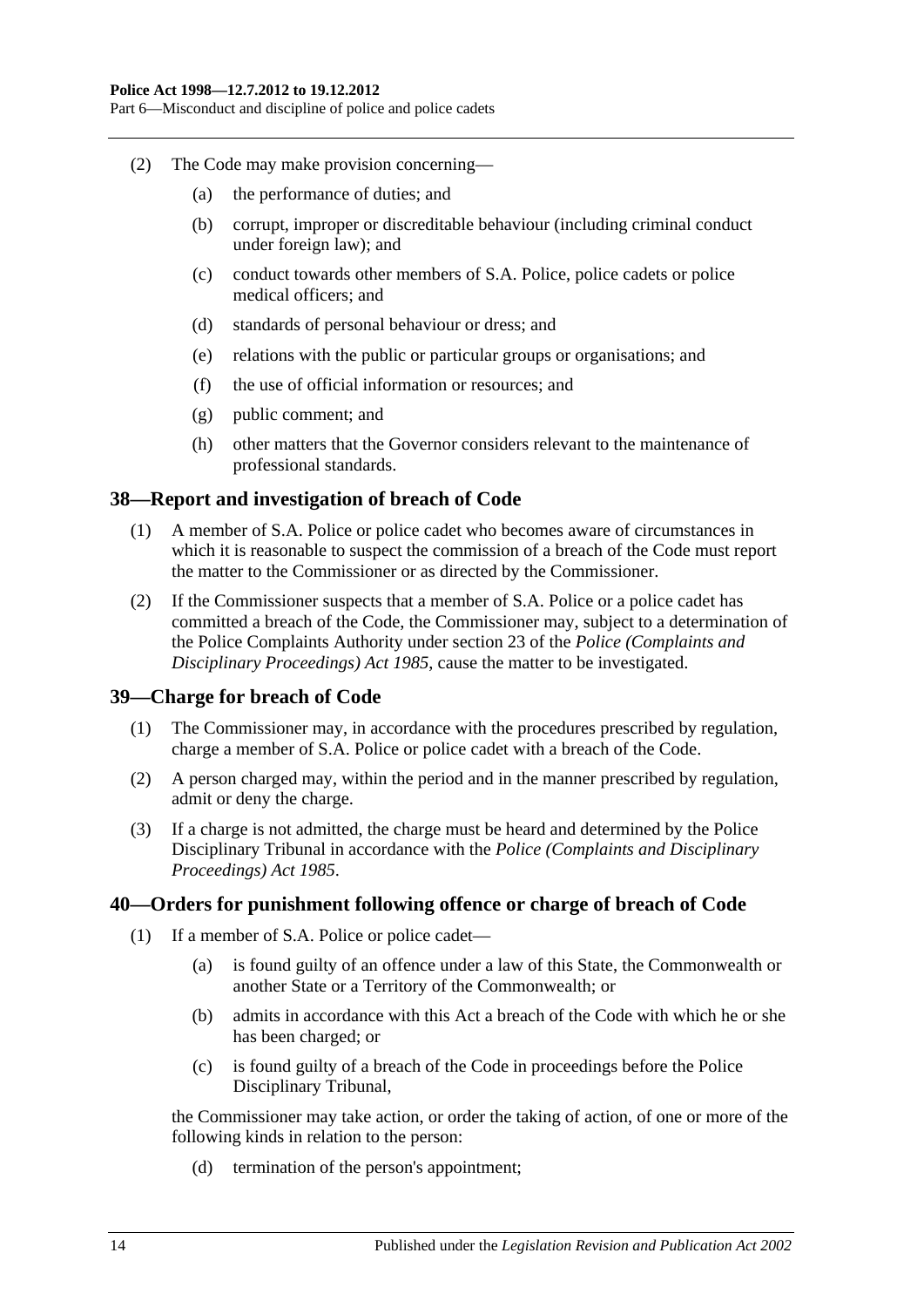- (e) suspension of the person's appointment for a specified period;
- (f) reduction of the person's remuneration by a specified amount for a specified period (but not so that the total amount forfeited exceeds the amount prescribed by regulation);
- (g) where the person is a member of S.A. Police, transfer of the member to another position in S.A. Police (whether with or without a reduction in rank, seniority or remuneration);
- (h) where the person is a member of S.A. Police, reduction in the member's seniority;
- (i) imposition of a fine not exceeding the amount prescribed by regulation;
- (j) where the person is a police cadet, withdrawal of specified rights or privileges for a specified period;
- (k) a reprimand recorded in the person's conduct and service history kept under the regulations;
- (l) an unrecorded reprimand;
- (m) counselling;
- (n) education or training;
- (o) action of any other kind prescribed by regulation.

#### <span id="page-14-0"></span>**41—Suspension where charge of offence or breach of Code**

- (1) If a member of S.A. Police or police cadet is charged with an offence (whether under the law of this State, the Commonwealth or another State or a Territory of the Commonwealth) or a breach of the Code, the Commissioner may suspend the person's appointment.
- <span id="page-14-1"></span>(2) The Commissioner may, if the Commissioner considers it appropriate to do so in the circumstances, suspend the person's appointment after deciding that the person be charged but before the charge is actually laid.
- (3) A suspension under [subsection](#page-14-1) (2) is to be taken to have been revoked by the Commissioner if the charge is not laid within 24 hours (excluding a Saturday, Sunday or a public holiday falling on a Monday or Friday).
- (4) A suspension under this section must be revoked by the Commissioner if—
	- (a) the person is found not guilty of the offence or breach charged or the charge is dismissed, lapses or is withdrawn; and
	- (b) the person does not stand charged of any other offence or breach.
- (5) If the suspension under this section of a person's appointment is revoked by the Commissioner, then, subject to any determination of the Commissioner under the regulations, the person is entitled to any remuneration or accrual of rights withheld in consequence of the suspension and the period of the suspension will count as service.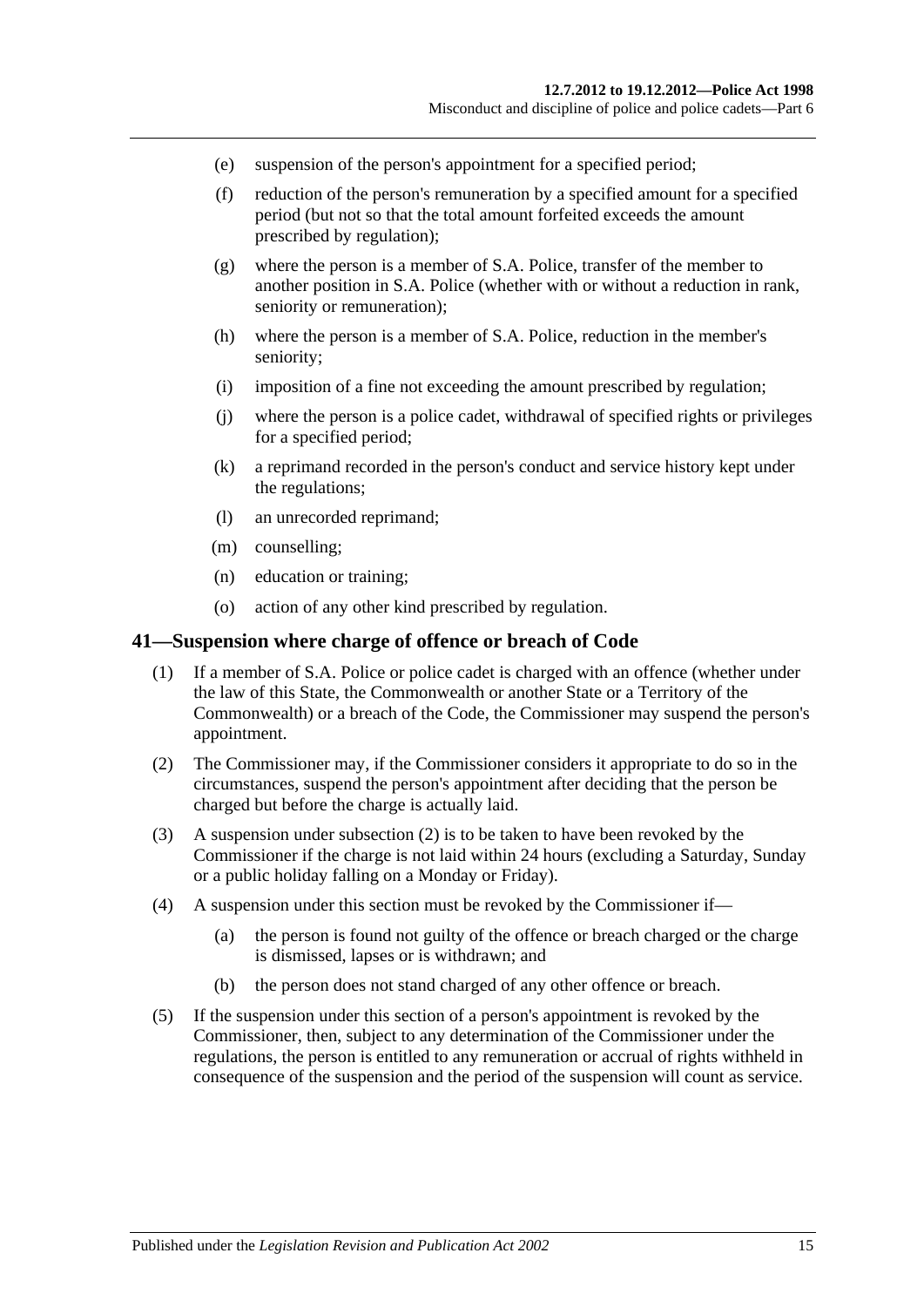Part 6—Misconduct and discipline of police and police cadets

#### <span id="page-15-1"></span><span id="page-15-0"></span>**42—Minor misconduct**

- (1) Subject to the *[Police \(Complaints and Disciplinary Proceedings\) Act](http://www.legislation.sa.gov.au/index.aspx?action=legref&type=act&legtitle=Police%20(Complaints%20and%20Disciplinary%20Proceedings)%20Act%201985) 1985*, the Commissioner may determine that a suspected breach of the Code involves minor misconduct only on the part of a member of S.A. Police or police cadet and refer the matter to a member of S.A. Police determined in accordance with the orders and directions of the Commissioner for an informal inquiry.
- (2) A member to whom a matter is referred for an informal inquiry under [subsection](#page-15-1) (1) or under section 21A of the *[Police \(Complaints and Disciplinary Proceedings\)](http://www.legislation.sa.gov.au/index.aspx?action=legref&type=act&legtitle=Police%20(Complaints%20and%20Disciplinary%20Proceedings)%20Act%201985)  Act [1985](http://www.legislation.sa.gov.au/index.aspx?action=legref&type=act&legtitle=Police%20(Complaints%20and%20Disciplinary%20Proceedings)%20Act%201985)*—
	- (a) must cause the matter to be inquired into (subject to this Act and any orders or directions of the Commissioner); and
	- (b) must determine, or cause a determination to be made, on the balance of probabilities, whether the subject matter of the inquiry involves a breach of the Code by the member or police cadet concerned; and
	- (c) must ensure that the member or police cadet concerned is afforded an opportunity—
		- (i) to admit any breach of the Code that he or she is alleged to have committed; and
		- (ii) if such a breach is not admitted, to make submissions either orally or in writing in relation to the alleged breach; and
	- (d) if the breach is admitted or is found to have been committed, may, subject to any order or directions of the Commissioner, determine that action be taken under [subsection](#page-15-2) (3) in relation to the member or police cadet concerned; and
	- (e) must ensure that a written report of the results of the inquiry and any action that it has been determined should be taken in relation to the member or police cadet concerned is prepared and delivered to the Commissioner; and
	- (f) must ensure that particulars of the results of the inquiry and the action (if any) that it has been determined should be taken in relation to the member or police cadet concerned are furnished to the member or police cadet.
- <span id="page-15-2"></span>(3) Action of one or more of the following kinds may, subject to any orders or directions of the Commissioner, be taken in relation to a member or police cadet for a breach of the Code that the member or police cadet has admitted, or been found to have committed, under this section:
	- (a) in the case of a member, transfer of the member for not more than four months to another position in S.A. Police (not involving a reduction in rank or seniority or, without the member's consent, relocation to a place beyond reasonable commuting distance from the member's current place of employment);
	- (b) recorded or unrecorded advice;
	- (c) counselling;
	- (d) education or training.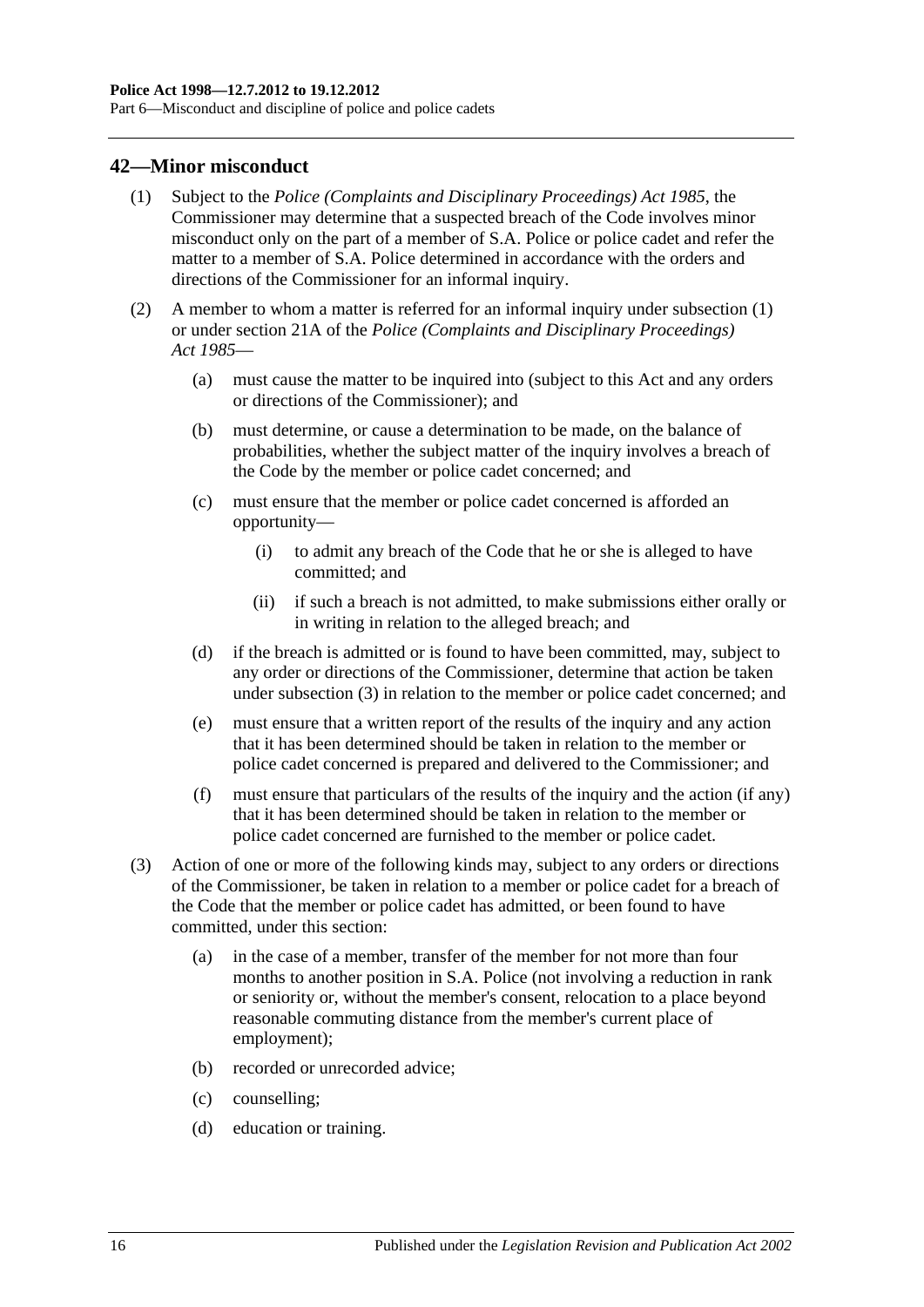(4) No information obtained in relation to the subject matter of an inquiry under this section during the inquiry may be used in proceedings in respect of a breach of the Code before the Police Disciplinary Tribunal unless the proceedings are against a member of S.A. Police or police cadet who has allegedly provided false information with the intention of obstructing the inquiry.

## <span id="page-16-0"></span>**43—Right to apply for review of informal inquiry etc**

- (1) If a member of S.A. Police or police cadet is found on an informal inquiry to have committed a breach of the Code, the member or police cadet may apply for a review under this section on the ground that he or she did not commit the breach concerned or that there was a serious irregularity in the processes followed in the informal inquiry.
- (2) If a determination is made on an informal inquiry that action should be taken in relation to the member of S.A. Police or police cadet concerned for a breach of the Code, the member or police cadet may apply for a review under this section on the ground that the action is not warranted by the nature of the breach or in the circumstances of the case.
- (3) An application for review under this section must be made to a member of S.A. Police determined under the regulations within the period and in the manner prescribed by the regulations.
- (4) The member to whom an application for review under this section must be made—
	- (a) must be the occupant of a position specified in the regulations or determined according to factors specified in the regulations;
	- (b) must not be selected according to the discretion of the Commissioner or any other person;
	- (c) must not have been involved in the informal inquiry or investigations leading up to the informal inquiry.
- (5) A member to whom an application is made under this section—
	- (a) must, as soon as is practicable, conduct a review (subject to this Act and any order or direction of the Commissioner) of the processes followed in the informal inquiry, or the finding or determination made on the informal inquiry, as the case may require; and
	- (b) must afford the applicant an opportunity to make submissions either orally or in writing in support of his or her application; and
	- (c) may, according to the nature of the case—
		- (i) order that a new informal inquiry be conducted or that the processes involved in the inquiry be recommenced from some specified stage;
		- (ii) affirm or quash any finding or determination reviewed;
		- (iii) make a determination that should have been made in the first instance; and
	- (d) must ensure that a written report of the results of the review is prepared and delivered to the Commissioner; and
	- (e) must ensure that particulars of the results of the review are furnished to the member or police cadet concerned.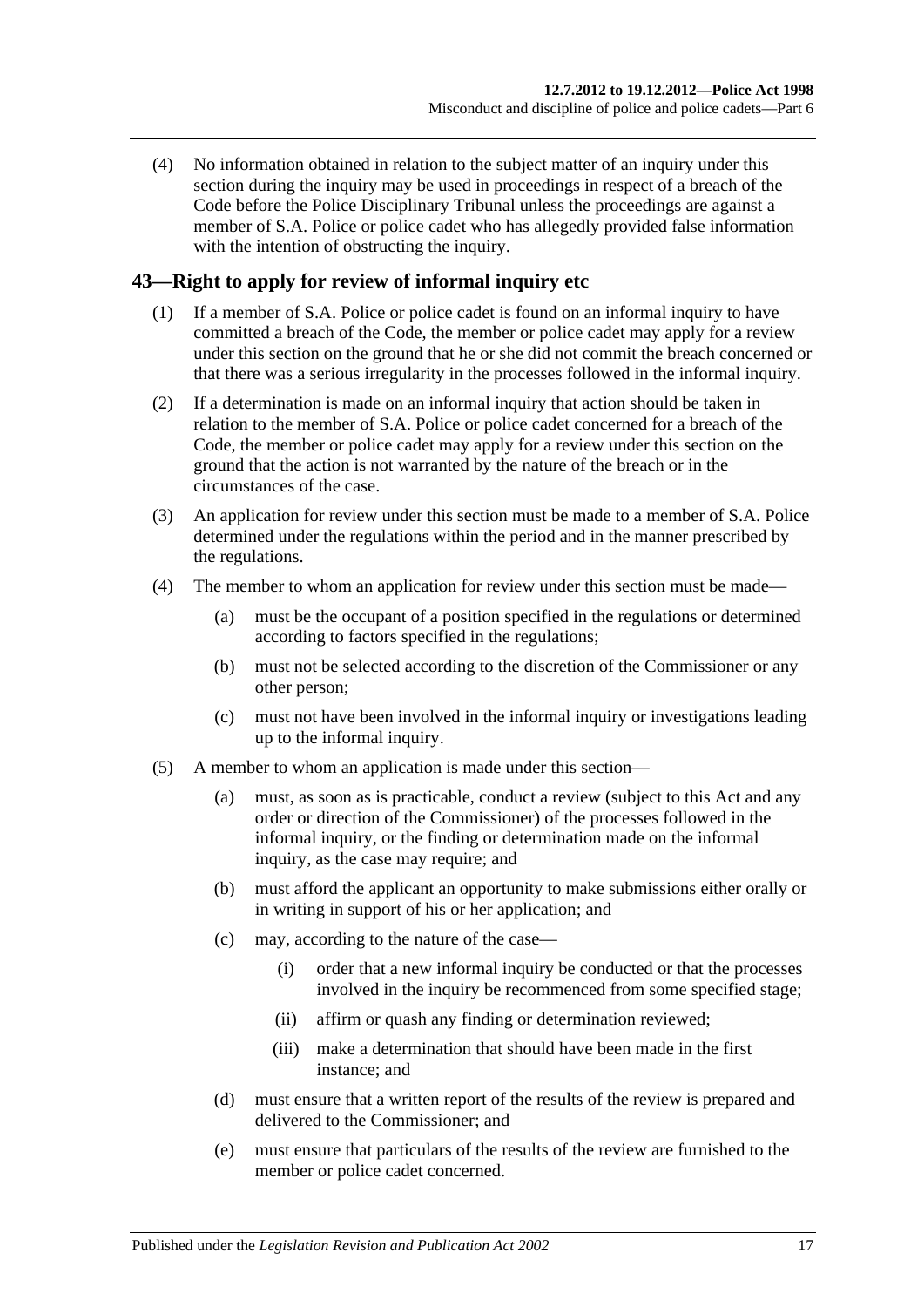(6) This section applies to the exclusion of any right of appeal under Part 7 of the *[Police](http://www.legislation.sa.gov.au/index.aspx?action=legref&type=act&legtitle=Police%20(Complaints%20and%20Disciplinary%20Proceedings)%20Act%201995)  [\(Complaints and Disciplinary Proceedings\) Act](http://www.legislation.sa.gov.au/index.aspx?action=legref&type=act&legtitle=Police%20(Complaints%20and%20Disciplinary%20Proceedings)%20Act%201995) 1995*.

## <span id="page-17-4"></span><span id="page-17-0"></span>**44—Monitoring of informal inquiries etc**

- (1) The Commissioner must cause all informal inquiries and findings and determinations made with respect to minor misconduct to be monitored and reviewed with a view to maintaining proper and consistent practices.
- (2) The Commissioner may intervene in a particular case if the Commissioner considers it appropriate to do so (whether before or after review of the case under [subsection](#page-17-4) (1) or a review on the application of the member of S.A. Police or police cadet concerned)—
	- (a) by ordering that a new informal inquiry be conducted or that the processes involved in the informal inquiry be recommenced from some specified stage;
	- (b) by quashing a finding that the member of S.A. Police or police cadet has committed a breach of the Code;
	- (c) by making a determination that no action or less severe action be taken in relation to the member of S.A. Police or police cadet for a breach of the Code.

## <span id="page-17-1"></span>**Part 7—Termination and transfer of police**

## <span id="page-17-5"></span><span id="page-17-2"></span>**45—Physical or mental disability or illness**

- (1) If the Commissioner is satisfied after due inquiry that the appointment of a member of S.A. Police should be terminated because of the member's incapacity to perform duties as a member by reason of physical or mental disability or illness, the Commissioner may terminate the appointment of the member.
- (2) The Commissioner must not terminate the appointment of a police officer under [subsection](#page-17-5) (1) without first complying with—
	- (a) if the officer is a contributor in relation to the scheme of superannuation established by the *[Police Superannuation Act](http://www.legislation.sa.gov.au/index.aspx?action=legref&type=act&legtitle=Police%20Superannuation%20Act%201990) 1990*—the requirements of that Act; or
	- (b) if the officer is a member of the Southern State Superannuation Scheme established by the *[Southern State Superannuation Act](http://www.legislation.sa.gov.au/index.aspx?action=legref&type=act&legtitle=Southern%20State%20Superannuation%20Act%201994) 1994*—the requirements of that Act.
- (3) This section does not apply in relation to an officer appointed under [Part 3.](#page-5-1)

## <span id="page-17-3"></span>**46—Unsatisfactory performance**

- (1) If the Commissioner is satisfied that—
	- (a) a member of S.A. Police is not performing duties of his or her position satisfactorily or to applicable performance standards; and
	- (b) it is not practicable to transfer the member to another position of the same rank with duties suited to the member's capabilities or qualifications,

the Commissioner may, if it is practicable to do so, transfer the member to a position of a lower rank with duties suited to the member's capabilities or qualifications.

(2) If it is not practicable to transfer the member to a position of the same or a lower rank, the Commissioner may terminate the appointment of the member.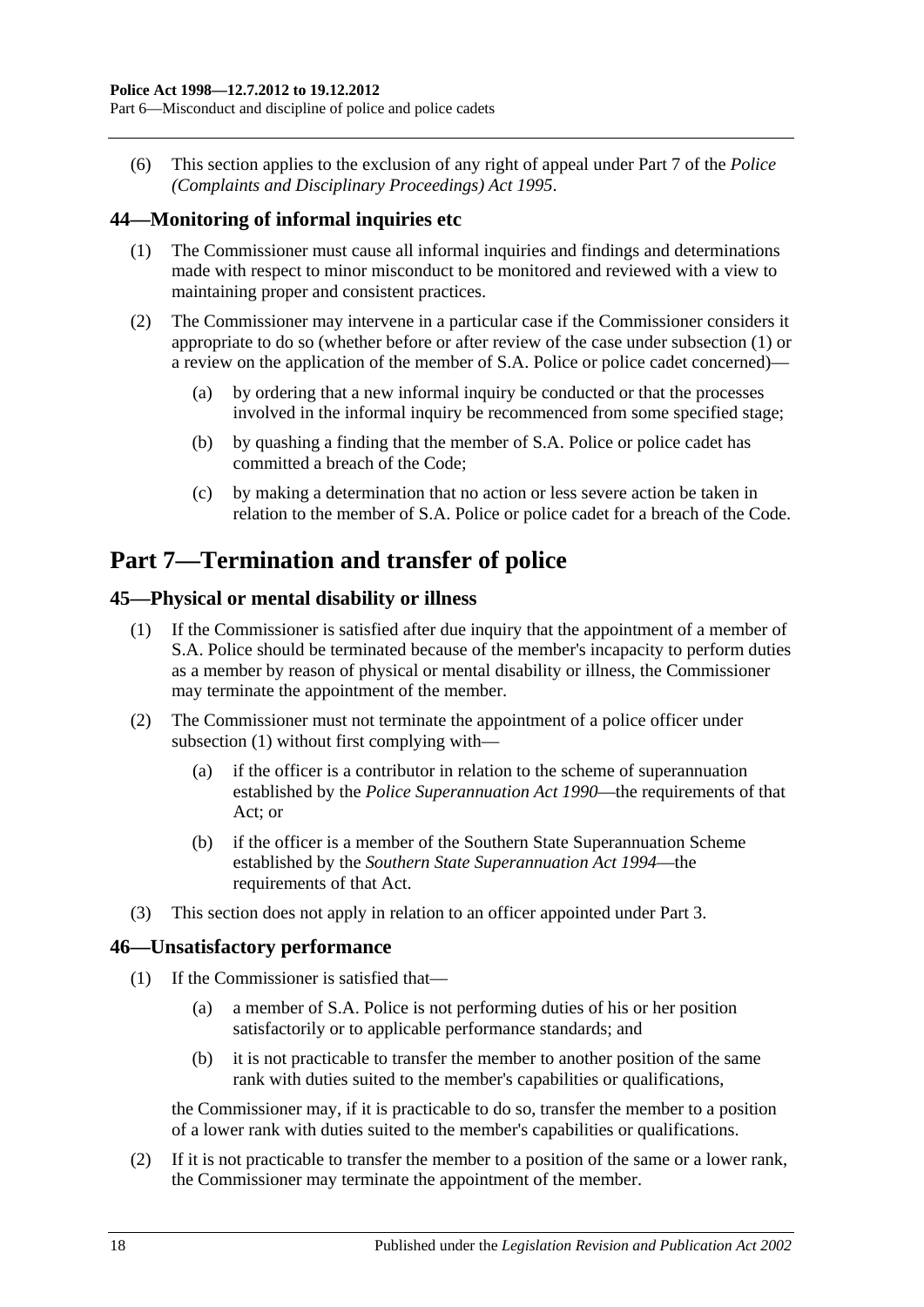- (3) This section does not apply in relation to an officer appointed under [Part 3.](#page-5-1)
- (4) This section does not apply if a member's unsatisfactory performance is due to—
	- (a) physical or mental disability or illness of the member; or
	- (b) lack of necessary resources or training or other organisational factors beyond the member's control.
- (5) The Commissioner must not take action under this section unless—
	- (a) the member has first been advised of his or her unsatisfactory performance and given specific details of the areas of his or her underperformance, the performance standards to be attained and the measures to be taken for improvement; and
	- (b) the member has been allowed a period of not less than three months and not more than six months for improvement to the specified standards; and
	- (c) a panel of persons has been convened, and has made a decision, in accordance with the regulations, confirming that the processes followed and assessments made in relation to the member and his or her underperformance conformed to the requirements of this section and were reasonable in the circumstances.

#### <span id="page-18-0"></span>**47—Power to transfer**

- (1) The Commissioner may, without conducting selection processes, transfer a member of S.A. Police from the member's current position to another position (and such transfer may be for an indefinite period or for a specified term).
- (2) Except as authorised under the regulations, a member may not be transferred to a position of a higher rank.
- (3) Except as authorised under this Act or the regulations or with the member's consent, a member may not be transferred to a position of a lower rank.
- (4) A member of S.A. Police aggrieved by a transfer of that member under this section may apply to have his or her grievance dealt with in accordance with a process specified in the regulations.

## <span id="page-18-1"></span>**Part 8—Review of certain termination, transfer and promotion decisions**

#### <span id="page-18-2"></span>**Division 1—Termination reviews**

#### <span id="page-18-3"></span>**48—Right of review**

- (1) A member of S.A. Police or former member may apply to the police review tribunal for a review of a decision to terminate the member's appointment—
	- (a) during a period of probation; or
	- (b) on a ground for termination under [Part 7.](#page-17-1)
- (2) An application for review of the decision must be made to the Secretary to the Tribunal within the period and in the manner prescribed by regulation.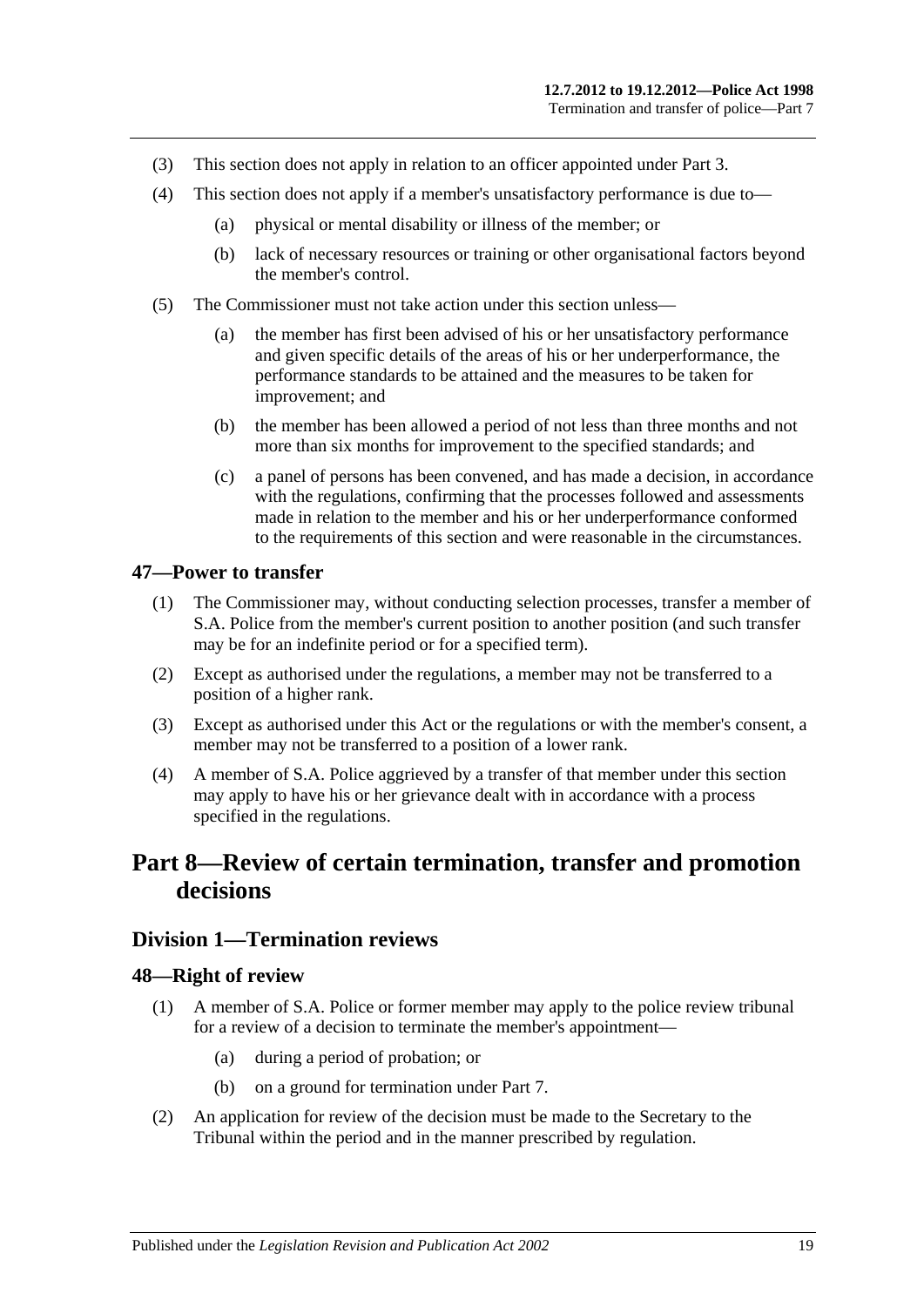(3) The Tribunal may in an appropriate case dispense with the requirement that the application be made within the prescribed period.

## <span id="page-19-0"></span>**49—Determination of application**

On an application for a review of a decision under this Division, the Police Review Tribunal may do one or more of the following:

- (a) confirm the decision;
- (b) quash the decision;
- (c) remit the matter to the Commissioner for reconsideration;
- (d) make recommendations for settlement of the matter.

#### <span id="page-19-1"></span>**50—Reasons for decision**

The Police Review Tribunal must, at the request of the applicant before the Tribunal or the Commissioner made within seven days after the Tribunal has made a decision on a review under this Division, give reasons in writing for the decision.

## <span id="page-19-2"></span>**51—Appeal from decision of Tribunal**

- (1) Following a decision by the Tribunal under this Division, the applicant before the Tribunal or the Commissioner may appeal to the Court against the decision.
- (2) An appeal under this section must be instituted within one month of the making of the Tribunal's decision.
- (4) No further appeal lies against a decision of the Court made on an appeal under this section.
- (5) In this section—

*Court* means the Administrative and Disciplinary Division of the District Court.

## <span id="page-19-3"></span>**Division 2—Transfer reviews**

## <span id="page-19-4"></span>**52—Review of certain transfers**

- $(1)$  If—
	- (a) a decision is made to transfer a member of S.A. Police to another position (other than under [Part 6](#page-12-6) or [section](#page-17-3) 46); and
	- (b) the member believes that he or she is being punished for particular conduct,

the member may apply to the Police Review Tribunal for a review of the decision.

- (2) An application for review of the decision must be made to the Secretary to the Tribunal within the period and in the manner prescribed by regulation.
- (3) The Tribunal may in an appropriate case dispense with the requirement that the application be made within the prescribed period.
- (4) If, on an application for review of a decision under this Division, the Tribunal is satisfied that the transfer is in the nature of a punishment, the Tribunal may do one or more of the following:
	- (a) quash the decision;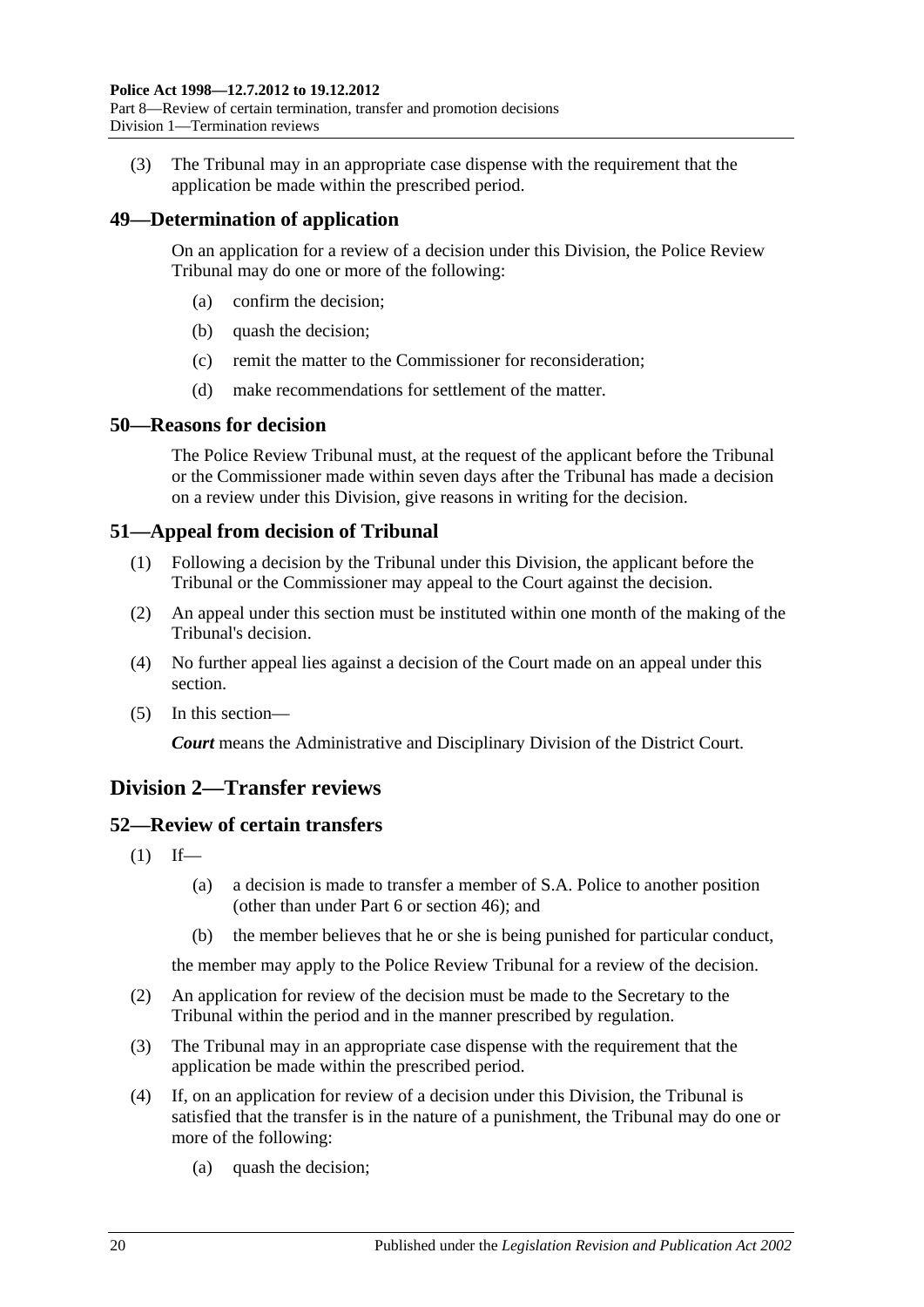- (b) remit the matter to the Commissioner for reconsideration;
- (c) make recommendations for settlement of the matter.

## <span id="page-20-0"></span>**Division 3—Promotion reviews**

#### <span id="page-20-1"></span>**53—Interpretation and application**

(1) In this Division—

*prescribed promotional position* means a position in S.A. Police of or above the rank of senior constable but not above the rank of inspector.

(2) Nothing in this Division applies in relation to a transfer under this Act from one position in S.A. Police to another.

## <span id="page-20-2"></span>**54—Processes for appointment or nomination for prescribed promotional positions**

An appointment to a prescribed promotional position may not be made unless selection processes have been conducted in accordance with the regulations for the purpose of filling the position.

#### <span id="page-20-3"></span>**55—Right of review**

- (1) If a member of S.A. Police is selected for appointment to a prescribed promotional position, the Commissioner must give notice of the selection decision in the Police Gazette.
- <span id="page-20-6"></span>(2) Subject to [subsection](#page-20-5) (3), when such a notice is given, a member of S.A. Police who was an unsuccessful applicant and is eligible for appointment to the position may apply to the Police Review Tribunal for a review of the selection decision.
- <span id="page-20-5"></span>(3) A member may not make an application under [subsection](#page-20-6) (2) unless the person has first made application to have his or her grievance in respect of the selection decision dealt with in accordance with a process specified in the regulations and that process has been completed.
- (4) An application to the Tribunal for review of the decision must be made to the Secretary to the Tribunal within the period and in the manner prescribed by regulation.
- (5) The Tribunal may in an appropriate case dispense with the requirement that the application be made within the prescribed period.

#### <span id="page-20-4"></span>**56—Grounds for application for review**

- (1) An application for a review of a selection decision under this Division may only be made on one or more of the following grounds:
	- (a) that the member selected is not eligible for appointment to the position; or
	- (b) that the applicant for the review should have been selected based on a proper assessment of the respective merits of the applicants; or
	- (c) that the selection processes leading to the decision were affected by nepotism or patronage or were otherwise not properly based on assessment of the respective merits of the applicants; or
	- (d) that there was some other serious irregularity in the selection processes.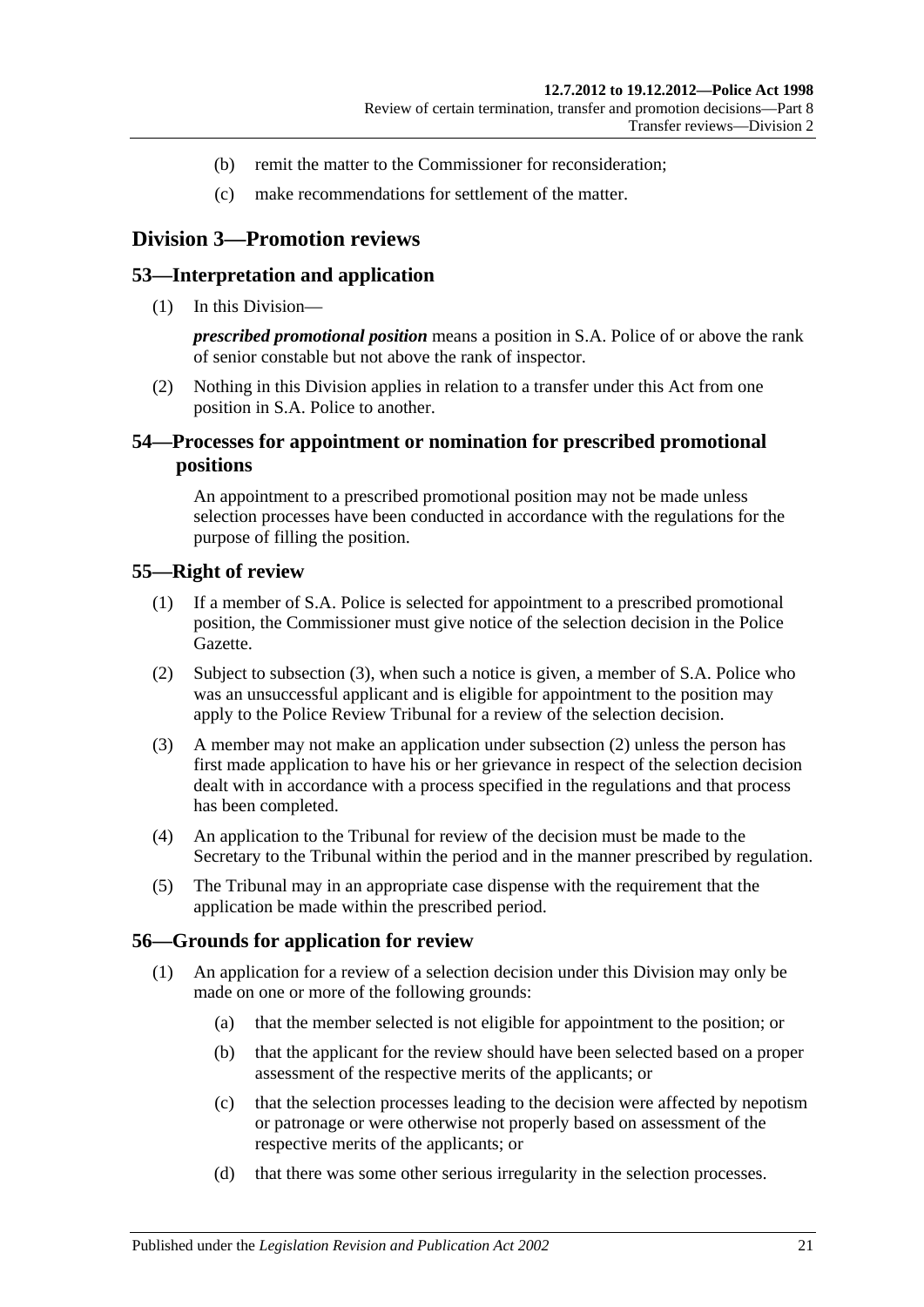- (2) In proceedings on an application for a review of a selection decision under this Division—
	- (a) no evidence may be given or submissions made as to the qualifications or merits of an applicant for the position other than by a party to the proceedings or representative of a party to the proceedings; and
	- (b) no documentary material may be produced as evidence of the qualifications or merits of an applicant for the position other than material that was made available to the panel of persons who made the selection decision.

## <span id="page-21-0"></span>**57—Determination of application**

- (1) On an application for a review of a selection decision under this Division, the Police Review Tribunal may do one or more of the following:
	- (a) confirm the decision;
	- (b) quash the decision;
	- (c) order that the applicant for the review be appointed to the position;
	- (d) order that the selection processes be recommenced from the beginning or some other later stage specified by the Tribunal.
- (2) The Tribunal must hear and determine an application for a review of a selection decision under this Division within the period prescribed by regulation.

## <span id="page-21-1"></span>**58—Determination of question of eligibility for appointment**

For the purposes of this Division—

- (a) a person is not eligible for appointment to a prescribed promotional position if the person does not have qualifications determined by the Commissioner to be essential in respect of the position; and
- (b) a determination by the Commissioner that specific qualifications, experience or other attributes are essential or desirable for appointment to a prescribed promotional position is binding on the Police Review Tribunal.

## <span id="page-21-2"></span>**Part 9—Special constables**

## <span id="page-21-3"></span>**59—Appointment of special constables**

The Commissioner may, by instrument in writing, appoint a person to be a special constable either for the whole State or for a part of the State specified in the instrument of appointment.

## <span id="page-21-4"></span>**60—Oath or affirmation by special constables**

A person's appointment as a special constable is rendered void if he or she does not on appointment make an oath or affirmation in the form prescribed by regulation.

## <span id="page-21-5"></span>**61—Duties and powers of special constables**

- (1) A special constable—
	- (a) has any duties imposed by the Commissioner; and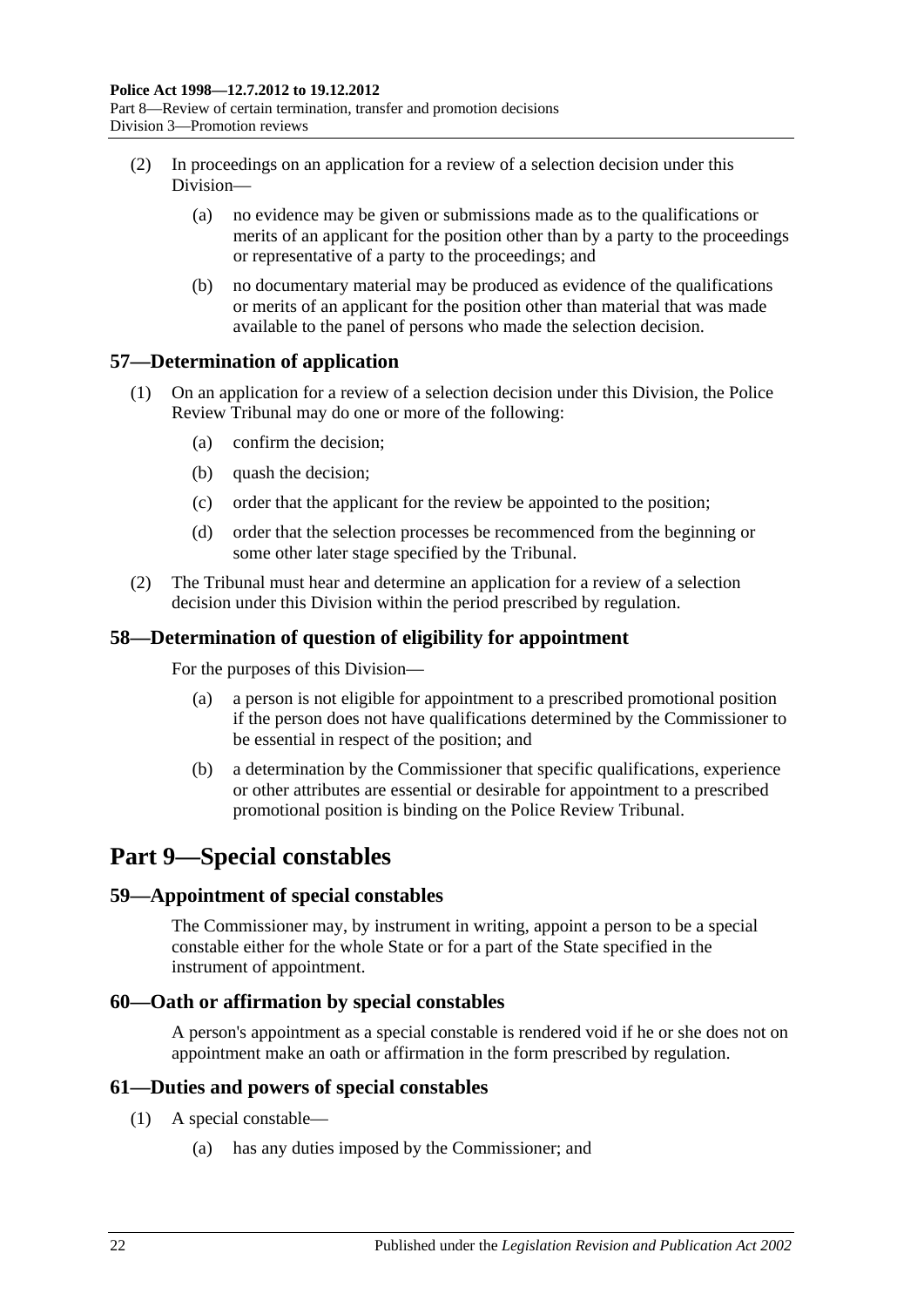- (b) has, while holding appointment as a special constable, the same powers, responsibilities and immunities as a member of S.A. Police subject to any limitation imposed by the Commissioner.
- (2) The Commissioner—
	- (a) may impose a limitation on the powers, responsibilities or immunities of a special constable by—
		- (i) the instrument of appointment of the special constable; or
		- (ii) by notice in writing to the special constable; and
	- (b) may vary or revoke such a limitation by notice in writing to the special constable.

## <span id="page-22-0"></span>**62—Suspension or termination of appointment of special constables**

The Commissioner may, at the Commissioner's discretion, suspend or terminate the appointment of a special constable.

#### <span id="page-22-1"></span>**63—Allowances and equipment for special constables**

The Commissioner may—

- (a) pay such reasonable remuneration and allowances as the Commissioner thinks proper to a special constable or person who has been a special constable; and
- (b) provide such clothing, arms, and equipment for a special constable as the Commissioner thinks necessary.

## <span id="page-22-2"></span>**Part 10—Miscellaneous**

## <span id="page-22-3"></span>**64—Appointment and promotion procedures**

Members of S.A. Police, police cadets and police medical officers must be appointed and promoted in accordance with the procedures prescribed by the regulations.

## <span id="page-22-6"></span><span id="page-22-4"></span>**65—Protection from liability for members of S.A. Police**

- (1) A member of S.A. Police does not incur any civil liability for an honest act or omission in the exercise or discharge, or purported exercise or discharge, of a power, function or duty conferred or imposed by or under this or another Act or any law.
- (2) A liability that would, but for [subsection](#page-22-6) (1), lie against a member of S.A. Police lies against the Crown.

## <span id="page-22-5"></span>**66—Members subject to duty in or outside State**

- (1) A member of S.A. Police is, if so ordered by the Commissioner or by another member with requisite authority, liable to perform police duties in any place within or outside the State.
- (2) A member of S.A. Police, while performing duties outside the State, is required to obey orders of other members of S.A. Police and is liable for breaches of the Code in the same way as if he or she were performing duties within the State.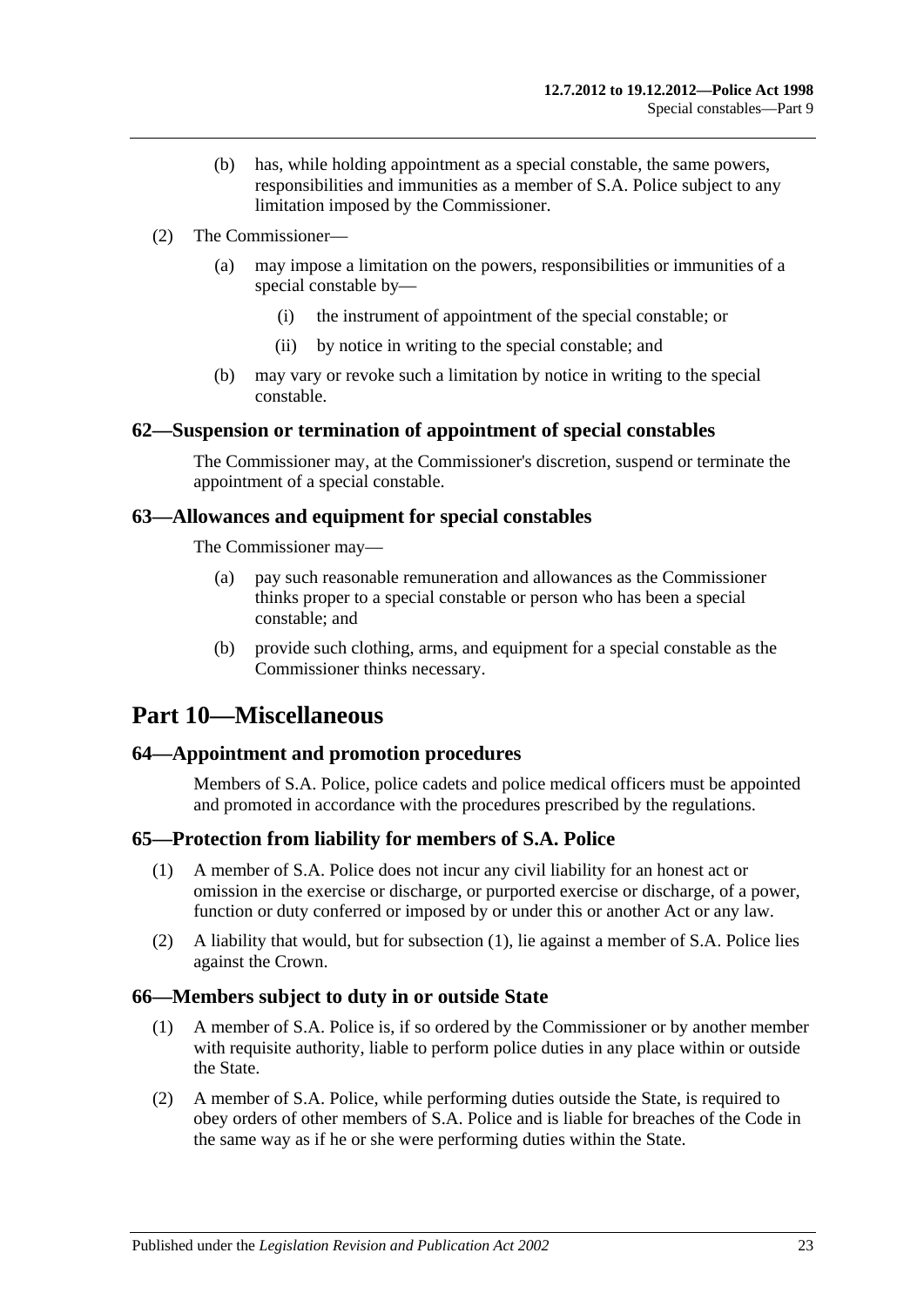#### <span id="page-23-0"></span>**67—Divestment or suspension of powers**

- (1) If a person ceases for any reason to be a member of S.A. Police, all powers and authorities vested in the person by or under this or another Act or any law as a member of S.A. Police or constable are divested from the person.
- (2) If a person's appointment as a member of S.A. Police is suspended, all powers and authorities vested in the person by or under this or another Act or any law as a member of S.A. Police or constable are suspended for the period of the suspension.
- (3) Unless the Commissioner otherwise authorises by instrument in writing, if a person who is a member of S.A. Police is seconded to a position outside S.A. Police, all powers and authorities vested in the person by or under this or another Act or any law as a member of S.A. Police or constable are suspended for the period of secondment.

#### <span id="page-23-1"></span>**68—Duty to deliver up equipment etc**

(1) If a person's appointment is terminated or suspended under this Act, the person must immediately deliver up to the Commissioner, or to a person appointed by the Commissioner to receive property under this section, all property that belongs to the Crown and was supplied to the person for official purposes.

Maximum penalty: \$2 500 or six months imprisonment.

(2) A justice may issue a warrant authorising the persons named or indicated in the warrant to search any place and seize any property which has not been delivered up as required by this section.

#### <span id="page-23-4"></span><span id="page-23-2"></span>**69—False statements in applications for appointment**

(1) A person must not make a false statement in connection with an application for appointment under this Act.

Maximum penalty: \$2 500 or six months imprisonment.

- (2) In a prosecution for an offence against [subsection](#page-23-4) (1), it is not necessary for the prosecution to prove that the false statement was made wilfully or negligently, but it is a defence to prove that the defendant believed on reasonable grounds that the statement was true.
- (3) If a person who has contravened [subsection](#page-23-4) (1) is appointed to S.A. Police or as a police cadet, the contravention will be taken to constitute a breach of the Code and may be dealt with as such—
	- (a) despite the fact that the person was not a member of S.A. Police or a police cadet at the time of the contravention; and
	- (b) whether or not the person is prosecuted for an offence against [subsection](#page-23-4) (1).

#### <span id="page-23-5"></span><span id="page-23-3"></span>**70—Suspension or revocation of suspension under Act or regulations**

- (1) A power of the Commissioner under this Act or the regulations to suspend a person's appointment, or to order such a suspension, includes power to determine, subject to the regulations, that the period of suspension will—
	- (a) be without any remuneration and accrual of any rights; and
	- (b) not count as service.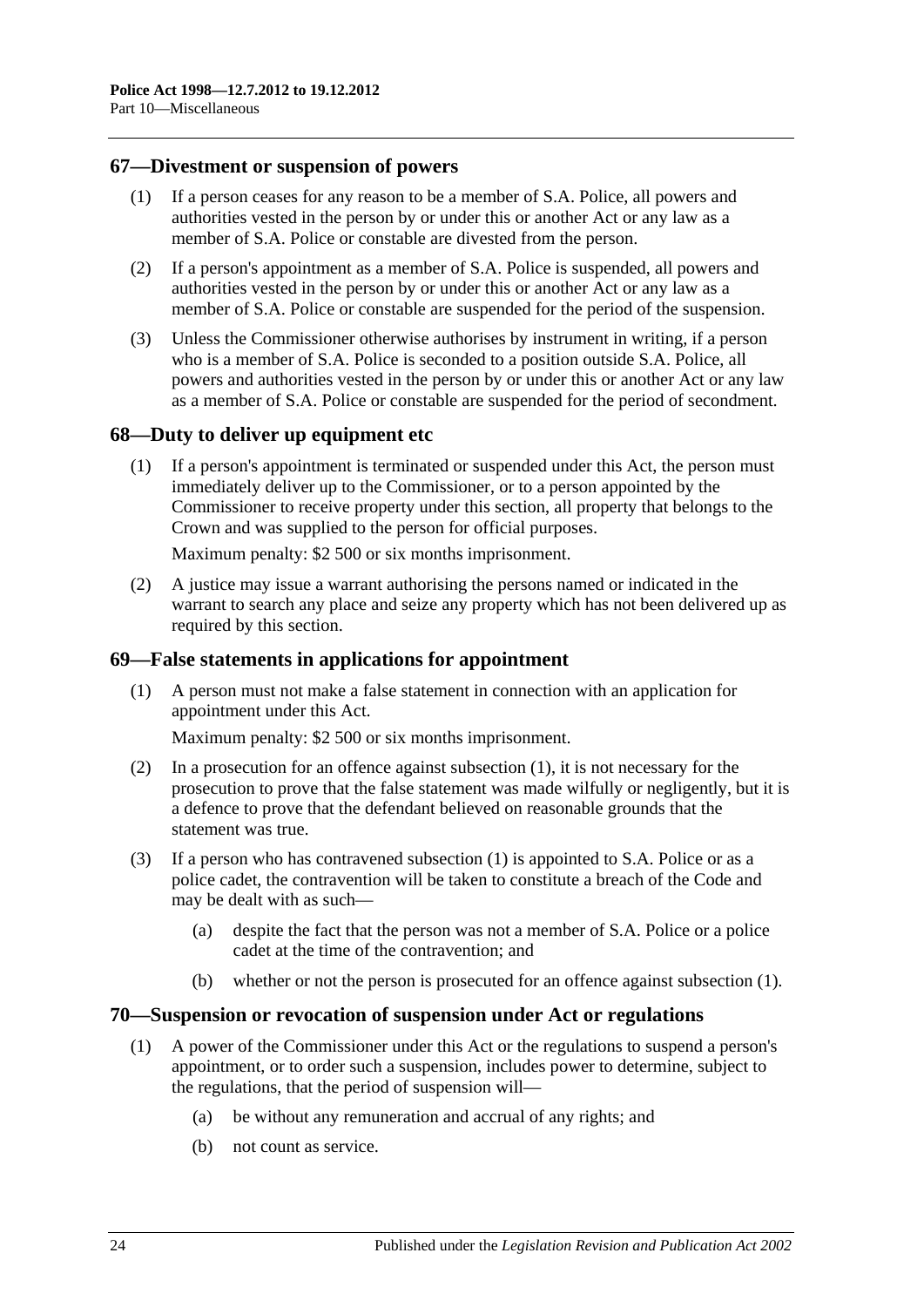- (2) Despite [subsection](#page-23-5) (1), remuneration may not be withheld under that subsection for more than three months.
- (3) The Commissioner may at any time revoke the suspension under this Act or the regulations of a person's appointment.
- <span id="page-24-4"></span>(4) Subject to [subsection](#page-24-3) (5), if, during a period of suspension under this Act or the regulations, the person resigns or retires or his or her appointment is terminated under [Part 6—](#page-12-6)
	- (a) the person will not be entitled to any remuneration or accrual of any rights in respect of the period of suspension (and any remuneration paid to him or her in respect of the period will be recoverable); and
	- (b) the period of the suspension will not count as service.
- <span id="page-24-3"></span>(5) The Commissioner may, if the Commissioner considers it appropriate to do so in circumstances referred to in [subsection](#page-24-4) (4) or otherwise, order—
	- (a) that a person is entitled to all or part of any remuneration or accrual of rights withheld in consequence of a suspension; and
	- (b) that all or part of the period of the suspension will count as service.

#### <span id="page-24-0"></span>**71—Evidence of appointment**

- (1) Common reputation that a person is a member of S.A. Police, or holds a particular position or rank in S.A. Police, is proof of that matter in the absence of evidence to the contrary.
- (2) An apparently genuine document purporting to be signed by the Commissioner certifying that a specified person was at a specified time a member of S.A. Police, or the holder of a specified position or rank in S.A. Police, will be accepted as proof, in the absence of proof to the contrary, of the matter so certified.

#### <span id="page-24-1"></span>**72—Execution of process**

- (1) A member of S.A. Police must execute every process directed to the member for levying the amount of—
	- (a) any recognisance forfeited to the Crown;
	- (b) any fine lawfully imposed on a person.
- (2) Any process, order, warrant or command of a court or justice directed, delivered or given to a member of S.A. Police may be executed and enforced by another member of S.A. Police or the member's assistants.
- (3) The other member or assistant has all the rights, powers and authorities for and in the execution of that process, order, warrant or command as if named in the warrant as the person to whom it is directed.

#### <span id="page-24-2"></span>**73—Allowances**

Members of S.A. Police and police cadets are entitled to receive allowances in respect of such matters and at such rates as are approved from time to time by the Commissioner.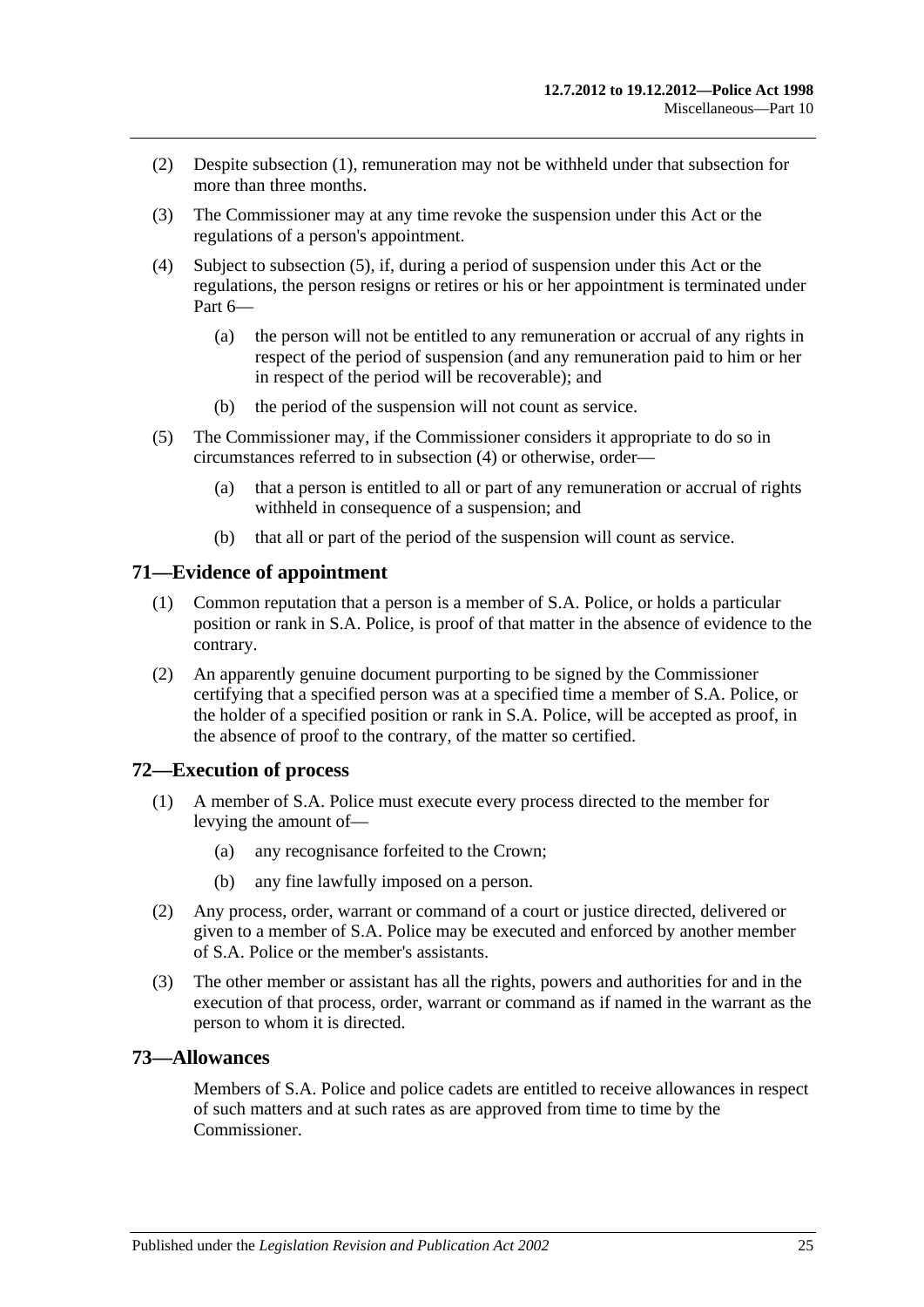#### <span id="page-25-0"></span>**74—Impersonating police and unlawful possession of police property**

- (1) A person who, without lawful excuse—
	- (a) wears what is or appears to be a police uniform; or
	- (b) represents himself or herself by word or conduct to be a police officer,

is guilty of an offence.

Maximum penalty: \$2 500 or imprisonment for six months.

(2) A person who, without lawful excuse, has possession of a police uniform or police property is guilty of an offence.

Maximum penalty: \$2 500 or imprisonment for six months.

- (3) This section does not prevent a person engaged in a theatrical performance or social entertainment from wearing what appears to be a police uniform in the course of, and for the purpose of, the performance or entertainment.
- (4) In this section—

*police officer* means a member of S.A. Police or any other police service or force in Australia or any other country, and includes a police cadet;

*police property* means property supplied, or to be supplied, to a police officer for official purposes;

*police uniform* means all or part of the uniform of a police officer.

#### <span id="page-25-3"></span><span id="page-25-1"></span>**74A—Special provisions relating to criminal intelligence**

- (1) The Commissioner must establish guidelines in relation to the assessment of information that is being considered for classification as criminal intelligence and the management of criminal intelligence.
- <span id="page-25-2"></span>(2) The Commissioner must ensure that records are kept in relation to the use of criminal intelligence.
- (3) The Commissioner must ensure that records referred to in [subsection](#page-25-2) (2) would enable the following information to be determined for each period in relation to which a review is conducted under this section:
	- (a) the number of matters in relation to which criminal intelligence was used during the period;
	- (b) the number of individual pieces of criminal intelligence used in relation to each such matter;
	- (c) the relevant statutory provision for each such matter.
- (4) The Attorney-General must, before 1 July in each year (other than the calendar year in which this section comes into operation), appoint a retired judicial officer to conduct a review on—
	- (a) the effectiveness of the guidelines established under [subsection](#page-25-3) (1); and
	- (b) the use of criminal intelligence,

during the period of 12 months preceding that 1 July.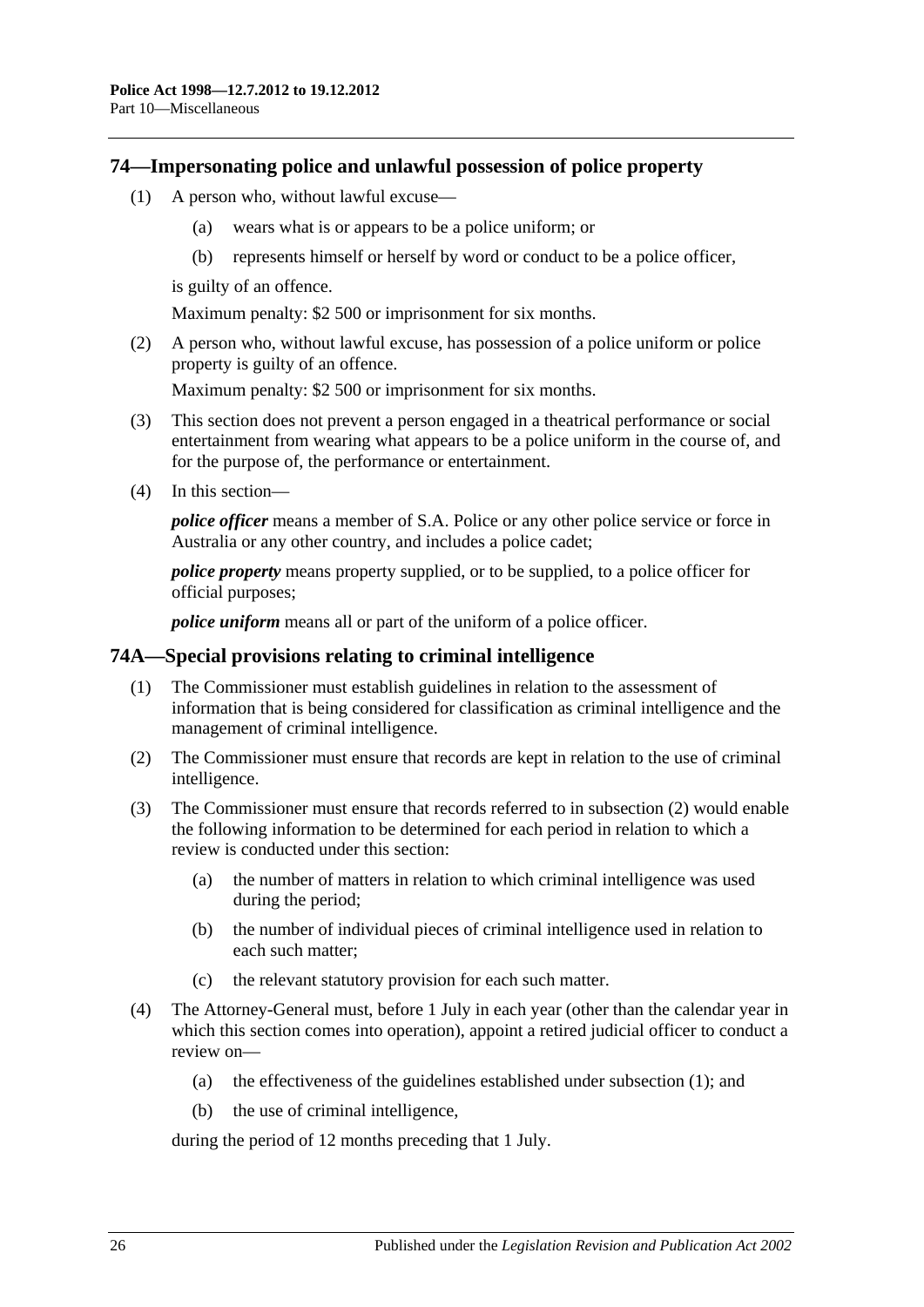- (5) The Commissioner must ensure that a person appointed to conduct a review is provided with such information as he or she may require for the purpose of conducting the review.
- (6) A person conducting a review has, in so doing, the powers of a commission of inquiry under the *[Royal Commissions Act](http://www.legislation.sa.gov.au/index.aspx?action=legref&type=act&legtitle=Royal%20Commissions%20Act%201917) 1917* (and any obligations under an Act to maintain the confidentiality of information do not apply with respect to the provision of such information to the person conducting the review).
- (7) A person conducting a review must maintain the confidentiality of criminal intelligence provided to the person.
- (8) A report on a review must be presented to the Attorney-General on or before 30 September in each year.
- (9) The Attorney-General must, within 12 sitting days after receipt of a report under this section, cause copies of the report to be laid before each House of Parliament.
- (10) In this section—

*criminal intelligence* means information classified by the Commissioner, in accordance with the provisions of any other Act, as criminal intelligence;

*judicial officer* means a person appointed as a judge of the Supreme Court or the District Court or a person appointed as judge of another State or Territory or of the Commonwealth.

#### <span id="page-26-0"></span>**75—Annual reports by Commissioner**

- (1) The Commissioner must, on or before 30 September in each year, deliver to the Minister a report on S.A. Police and its operations during the period of 12 months that ended on the preceding 30 June.
- (2) The Commissioner must include in the report any information required under the regulations or by the Minister.
- (3) The Minister must cause a copy of the report to be laid before each House of Parliament within 12 sitting days after his or her receipt of the report.

#### <span id="page-26-1"></span>**76—Regulations**

- (1) The Governor may make such regulations as are contemplated by this Act, or as are necessary or expedient for the purposes of this Act.
- (2) A regulation—
	- (a) may be of general or limited application and may vary in operation according to factors stated in the regulation; and
	- (b) may leave a matter or thing to be determined, dispensed with, regulated or prohibited according to the discretion of the Minister or the Commissioner, either generally or in a particular case or class of cases; and
	- (c) may impose a penalty not exceeding \$1 250 for contravention of, or non-compliance with, the regulation.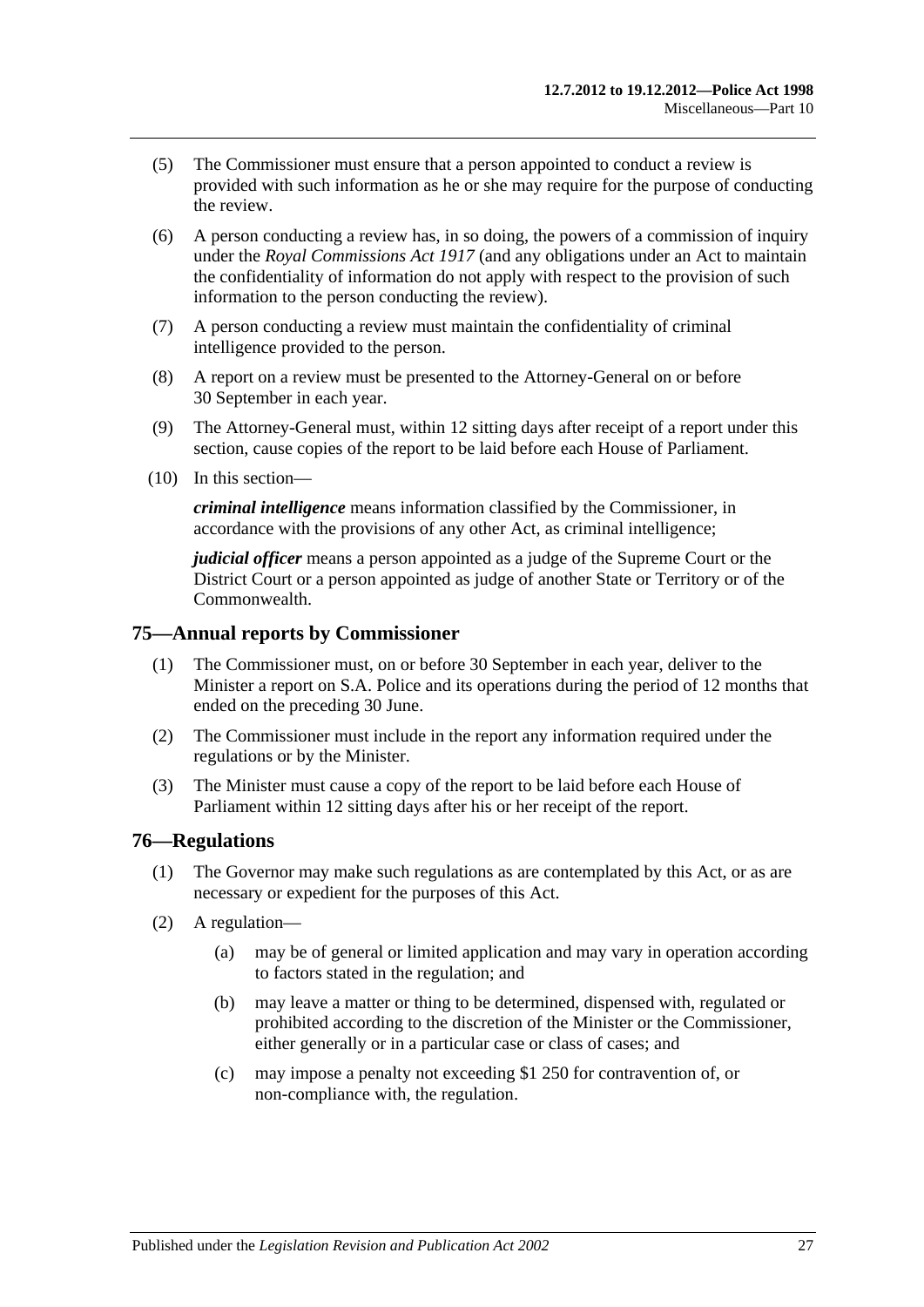## <span id="page-27-0"></span>**Schedule 1—Police Review Tribunal**

## <span id="page-27-1"></span>**1—Constitution of Tribunal**

- (1) The Police Review Tribunal is established.
- (2) The Chief Magistrate of the Magistrates Court will, on the commencement of any proceedings under [Divisions 1](#page-18-2) or [2](#page-19-3) of [Part 8,](#page-18-1) select a Magistrate to constitute the Tribunal for the purpose of those proceedings.
- (3) The Tribunal will, for the purposes of proceedings under [Division 3](#page-20-0) of [Part 8,](#page-18-1) consist of a person appointed by the Minister under [subclause](#page-27-4) (4) or, if that person is unable to act, a person appointed as a deputy under [subclause](#page-27-5) (5).
- <span id="page-27-4"></span>(4) The Minister may appoint a person to the Tribunal for a term of three years and on conditions determined by the Minister.
- <span id="page-27-5"></span>(5) The Minister may appoint a deputy of a person appointed to the Tribunal under [subclause](#page-27-4) (4).
- (6) The appointment of a deputy will be for a term of three years and on conditions determined by the Minister.
- (7) A person appointed under [subclause](#page-27-4) (4) or [\(5\)—](#page-27-5)
	- (a) will be eligible for reappointment at the end of a term of office;
	- (b) may resign by written notice addressed to the Minister;
	- (c) may be removed from office by the Minister on the ground of misconduct, neglect of duty, incompetence, or physical or mental incapacity to carry out official duties.

## <span id="page-27-2"></span>**2—Secretary to Tribunal**

The Minister will appoint a Secretary to the Tribunal.

## <span id="page-27-7"></span><span id="page-27-3"></span>**3—Proceedings before Tribunal**

- (1) The Tribunal must in relation to any proceedings before the Tribunal give the Commissioner and the applicant (the *parties* to the proceedings) reasonable notice of the time and place at which the proceedings are to be heard and must afford them a reasonable opportunity to call or give evidence, to examine or cross-examine witnesses and to make submissions to the Tribunal.
- (2) Subject to [subclause](#page-27-6) (3), a party to proceedings before the Tribunal is entitled to appear personally, or by representative, in the proceedings.
- <span id="page-27-6"></span>(3) A party is not entitled to be represented by a legal practitioner in proceedings under [Division 3](#page-20-0) of [Part 8.](#page-18-1)
- (4) If a party to whom notice has been given under [subclause](#page-27-7) (1) does not attend at the time and place fixed by the notice, the Tribunal may proceed in the absence of the party.
- (5) In its proceedings under this Act, the Tribunal—
	- (a) will act according to equity, good conscience and the substantial merits of the case without regard to technicalities and legal forms; and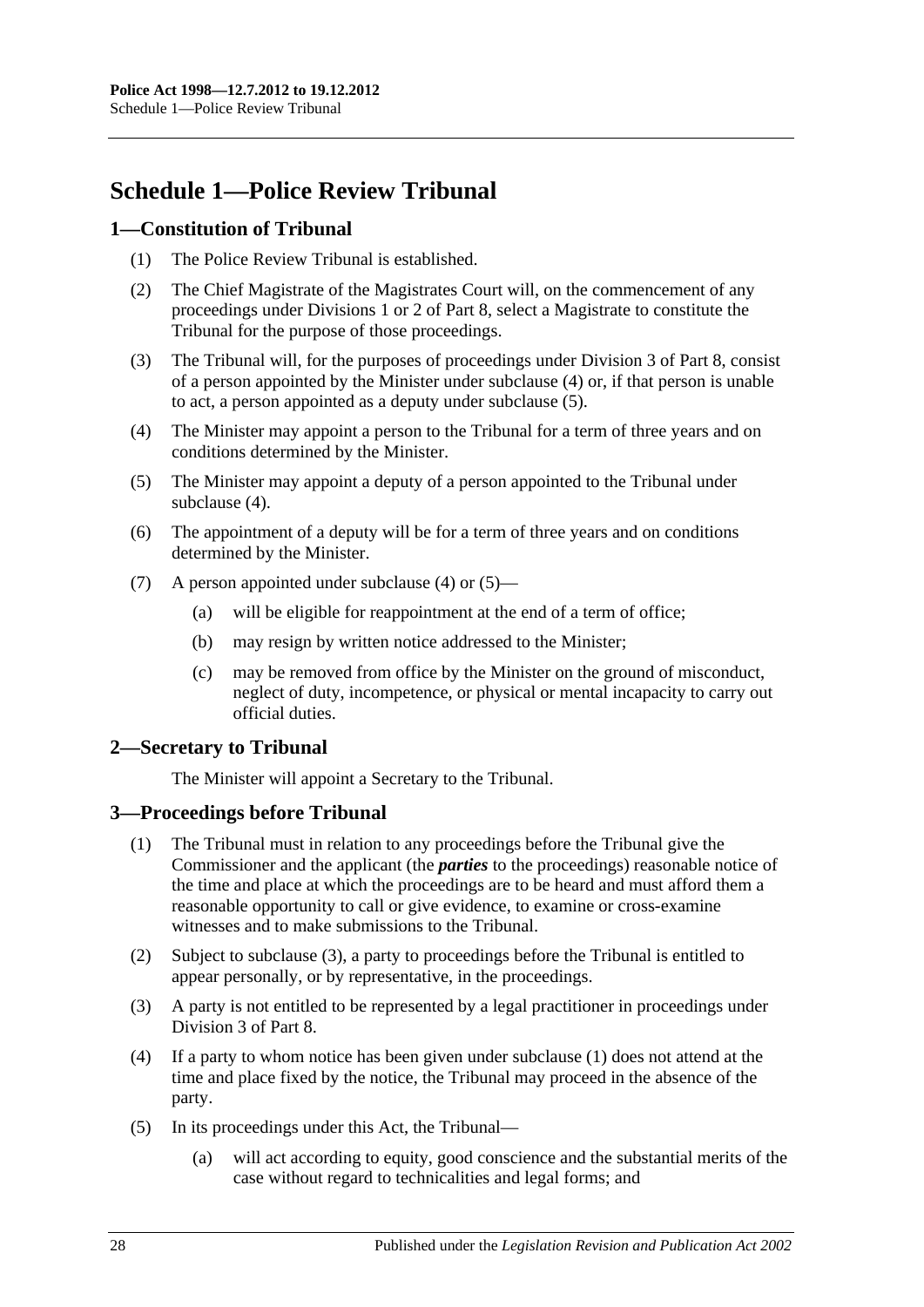- (b) is not bound by any rules of evidence, but may inform itself on any matter in such manner as it thinks fit.
- (6) The Tribunal must keep a record of any evidence taken during proceedings.
- (7) The Tribunal may decline to hear or determine proceedings that appear to be trivial, frivolous or vexatious.

#### <span id="page-28-0"></span>**4—Powers of Tribunal**

- (1) The Tribunal may, for the purposes of its proceedings—
	- (a) by summons signed by the Tribunal or the Secretary to the Tribunal, require the attendance before the Tribunal of any person; and
	- (b) by summons signed by the Tribunal or the Secretary to the Tribunal, require the production of any document, object or material; and
	- (c) require a person to make an oath or affirmation truly to answer all questions put by the Tribunal or a person appearing before the Tribunal; and
	- (d) require a person appearing before the Tribunal to answer any relevant questions put by the Tribunal or a person appearing before the Tribunal.
- (2) Subject to [subclause](#page-28-4) (3), if a person—
	- (a) who has been served with a summons to attend before the Tribunal fails without reasonable excuse to attend in obedience to the summons; or
	- (b) who has been served with a summons to produce any document, object or material fails without reasonable excuse to comply with the summons; or
	- (c) misbehaves before the Tribunal, wilfully insults the Tribunal or interrupts the proceedings of the Tribunal; or
	- (d) refuses to be sworn or to affirm, or to answer a relevant question, when required to do so by the Tribunal,

the person is guilty of an offence and liable to a penalty not exceeding \$2 500.

<span id="page-28-4"></span>(3) A person is not obliged to answer a question under this clause if the answer to the question would tend to incriminate the person of an offence, or to produce any document, object or material if it or its contents would tend to incriminate the person of an offence.

## <span id="page-28-1"></span>**5—Practice and procedure**

Subject to this Act and the regulations, the practice and procedure of the Tribunal are to be as determined by the Tribunal.

## <span id="page-28-2"></span>**Schedule 2—Transitional provisions**

#### <span id="page-28-5"></span><span id="page-28-3"></span>**2—Transitional provisions**

(1) Subject to this clause, a person holding a position or employed under the repealed Act immediately before the commencement of this Act continues, subject to this Act, in the position or employment as if appointed under the corresponding provision of this Act.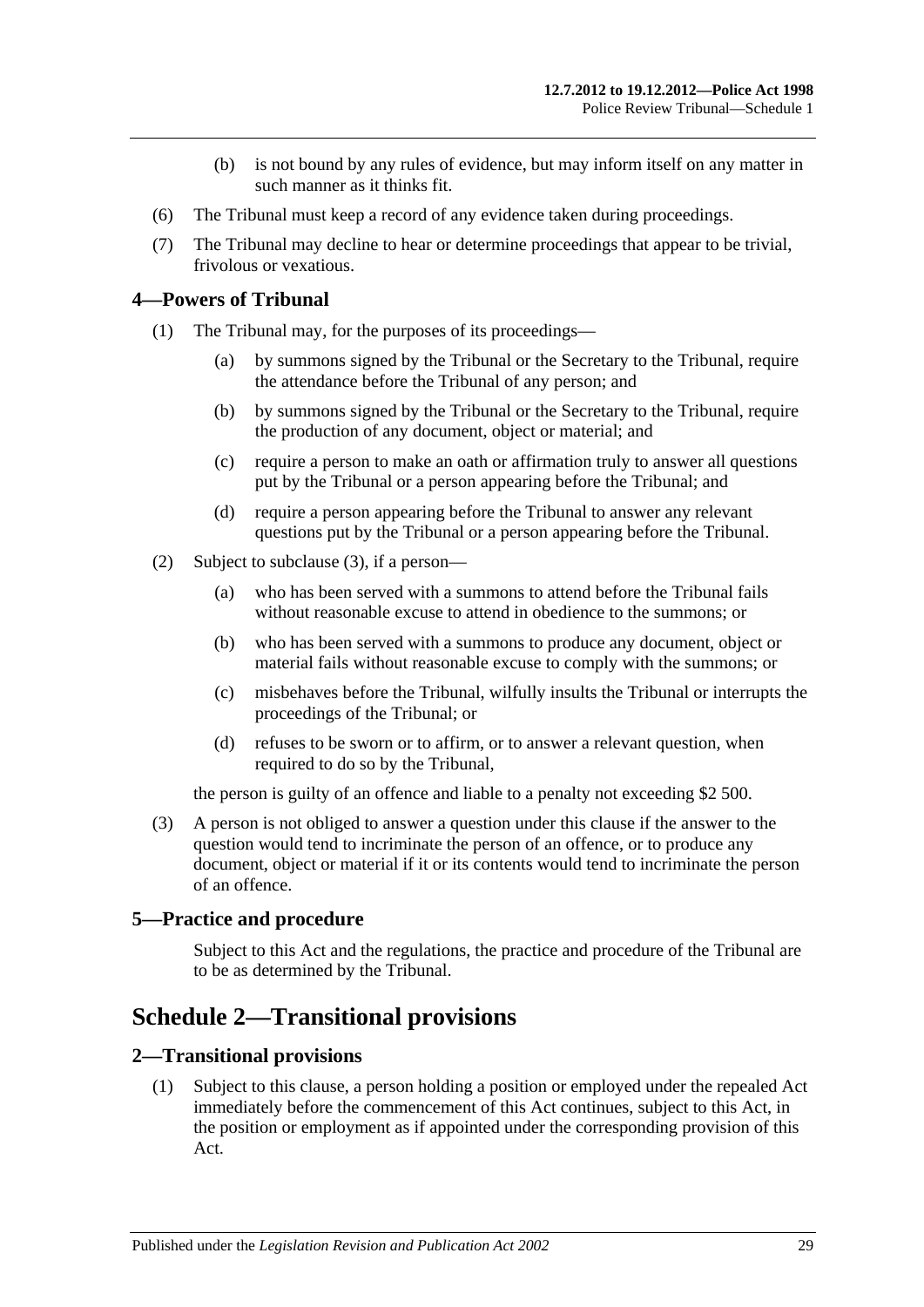- (2) For the purposes of [subclause](#page-28-5) (1), a police aide is to be taken to continue as a community constable.
- (3) [Sections](#page-7-0) 16, [17](#page-7-1) and [18](#page-8-0) do not apply to the holder of a position of Assistant Commissioner appointed to the position before the commencement of the *[Police](http://www.legislation.sa.gov.au/index.aspx?action=legref&type=act&legtitle=Police%20(Contract%20Appointments)%20Amendment%20Act%201996)  [\(Contract Appointments\) Amendment Act](http://www.legislation.sa.gov.au/index.aspx?action=legref&type=act&legtitle=Police%20(Contract%20Appointments)%20Amendment%20Act%201996) 1996* (19 December 1996) and instead the provisions of this Act relating to conditions of appointment, performance standards and termination of appointment (including [subclause](#page-29-0) (4)) apply to the holder of such a position in the same way as to an officer below the rank of Assistant Commissioner.
- <span id="page-29-0"></span>(4) The provisions of [Part 4](#page-9-0) relating to performance standards apply to an officer below the rank of Assistant Commissioner appointed to his or her position before the commencement of this Act as well as to a person appointed to a position as an officer after that commencement.
- (5) General and special orders given by the Commissioner and in force under the repealed Act immediately before the commencement of this Act continue in force subject to this Act as if given under [Part 2](#page-3-0) of this Act.
- (6) A direction, determination, limitation, delegation or decision of any kind given, imposed or made by the Commissioner and in force under the repealed Act immediately before the commencement of this Act continues in force subject to this Act as if given, imposed or made under the corresponding provision of this Act.
- (7) A reference in another Act or in an instrument (whether of a legislative nature or not) to a police aide is to be read as a reference to a community constable.
- (8) The *[Acts Interpretation Act](http://www.legislation.sa.gov.au/index.aspx?action=legref&type=act&legtitle=Acts%20Interpretation%20Act%201915) 1915* applies, except to the extent of any inconsistency with the provisions of this Schedule, to the repeal effected by this Schedule.
- (9) In this clause—

*repealed Act* means the *[Police Act](http://www.legislation.sa.gov.au/index.aspx?action=legref&type=act&legtitle=Police%20Act%201952) 1952* repealed by this Schedule.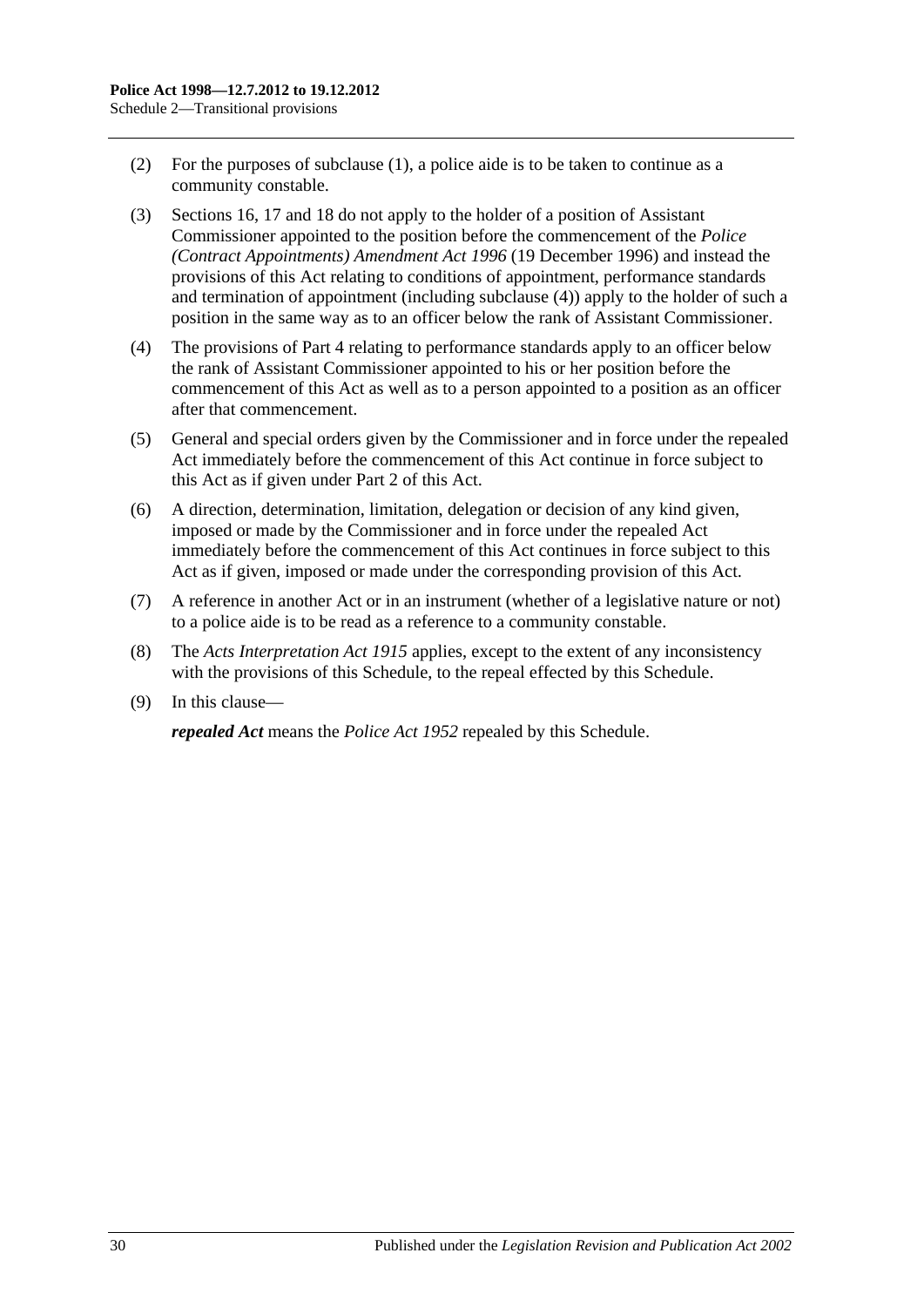## <span id="page-30-0"></span>**Legislative history**

## **Notes**

- Amendments of this version that are uncommenced are not incorporated into the text.
- Please note—References in the legislation to other legislation or instruments or to titles of bodies or offices are not automatically updated as part of the program for the revision and publication of legislation and therefore may be obsolete.
- Earlier versions of this Act (historical versions) are listed at the end of the legislative history.
- For further information relating to the Act and subordinate legislation made under the Act see the Index of South Australian Statutes or www.legislation.sa.gov.au.

## **Legislation repealed by principal Act**

The *Police Act 1998* repealed the following:

*Police Act 1952*

## **Legislation amended by principal Act**

The *Police Act 1998* amended the following:

*Acts Interpretation Act 1915 Police Superannuation Act 1990*

## **Principal Act and amendments**

New entries appear in bold.

| Year No |                | Title                                                                                 | Assent     | Commencement                                                              |
|---------|----------------|---------------------------------------------------------------------------------------|------------|---------------------------------------------------------------------------|
| 1998    | 55             | Police Act 1998                                                                       | 3.9.1998   | 1.7.1999 (Gazette 30.6.1999 p3310)                                        |
| 2000    | $\overline{4}$ | District Court (Administrative and<br>Disciplinary Division) Amendment<br>Act 2000    | 20.4.2000  | Sch 1 (cl 31)-1.6.2000 ( <i>Gazette</i><br>18.5.2000 p2554)               |
| 2004 51 |                | <b>Statutes Amendment (Miscellaneous</b><br>Superannuation Measures No 2) Act<br>2004 | 16.12.2004 | Pt 3 (s 9)—13.1.2005 ( <i>Gazette 13.1.2005</i><br><i>p</i> <sub>69</sub> |
| 2012 19 |                | <b>Statutes Amendment (Criminal</b><br>Intelligence) Act 2012                         | 24.5.2012  | Pt 6 (s 10)-12.7.2012 ( <i>Gazette</i><br>12.7.2012p3110                  |
| 2012 52 |                | Independent Commissioner Against<br>Corruption Act 2012                               | 6.12.2012  | Sch 3 (cll 60—62)—uncommenced                                             |